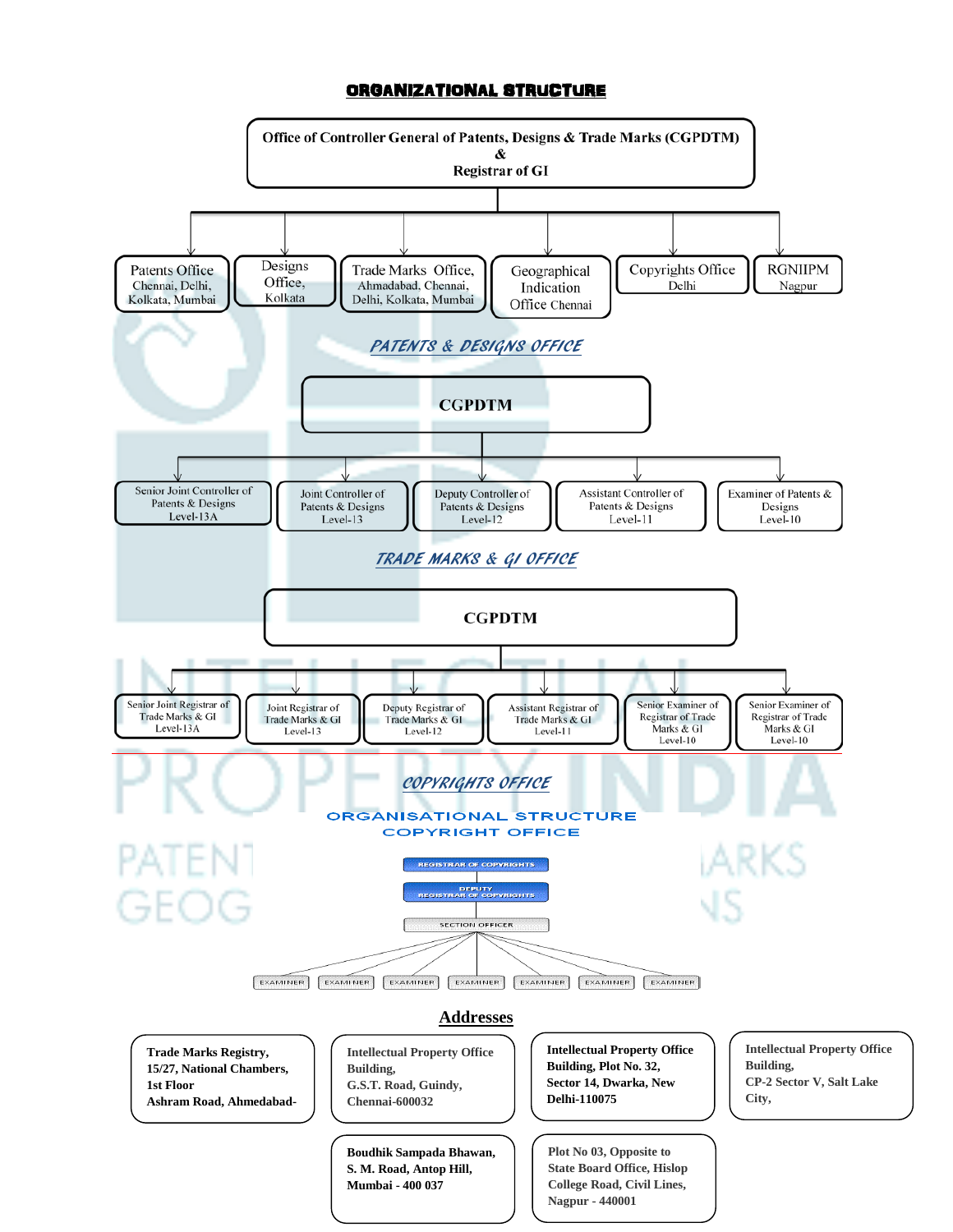### **Role and Function (Patents Office)**

#### **Particulars of Its Organization, Functions And Duties**

The Patent Office functions under the superintendence and control of the Controller General of Patents, Designs and Trade Marks (CGPDTM), Mumbai. The Office of CGPDTM is a sub-ordinate office under the Department of Industrial Policy and Promotion (DIPP), Ministry of Commerce & Industry, government of India. The Patent Office discharges its statutory functions in accordance with the provisions of the Patents Act, 1970 (as amended) and corresponding Patents Rules, 2003 (as amended) and the Designs Act, 2000 and corresponding Designs Rules, 2001 (as amended), respectively. Grant of a patent confers upon the patentee, where the subject matter of the patent is a product, the exclusive right to prevent third parties, who do not have his consent, from the act of making, using, offering for sale, selling or importing for those purposes that product in India, and where the subject matter of the patent is a process, the exclusive right to prevent third parties, who do not have his consent, from the act of using that process, and from the act of using, offering for sale, selling or importing for those purposes the product obtained directly by that process in India. Registration of a design confers upon the registered proprietor the exclusive right to apply a design to any article in any class in which the design is registered.

While patents can be granted by the Patent Office located at any location, i.e. Kolkata, Delhi, Chennai and Mumbai, only the Designs Wing of the Patent Office, Kolkata registers designs. Under the Patents Act, 1970, the statutory authority for grant of patents is the Controller General of Patents, Designs and Trade Marks (CGPDTM). CGPDTM also delegates his powers under the law to his subordinate officers e.g. Senior Joint Controller of Patents & Designs, Joint Controller of Patents & Designs, Deputy Controller of Patents & Designs, Assistant Controller of Patents & Designs (All Group 'A' officers). The other statutory post under the Group A category is the Examiner of Patents & Designs. An Examiner examines patent and design applications and submits a report to the Controller. Examiners also assist the Controllers in all procedural, administrative and supervisory functions connected with various proceedings under the said Act and the Rules.

The Patent Office works from four locations *viz.* Delhi, Mumbai, Kolkata and Chennai. A patent application is required be filed in the appropriate office in accordance with rule 4 of the Patents Rules, 2003. Similarly, a design application can be filed at the Patent Office located at any of the above four locations. Introduction of office automation and electronic processing of patent applications has resulted in a significant level of uniformity and transparency. Information, to the maximum possible extent, has been made available online to the public *viz.* information relating to patent applications, status of the applications, examination reports and other documents. Processing of a patent application is a multi-stage process, involving filing of an application, electronic data processing, verification, screening and classification, publication, examination, pre-grant opposition, grant/refusal, etc.

The Official Journal of the Patent Office is published weekly on every Friday. The Journal contains the information mandated by the Act to be published. For Designs, such information is also published in the Official Journal. This office also has a website (*www.ipindia.nic.in*) which provides a comprehensive view of the organization and its activities. Patent Office also publishes an Annual Report which is placed before both Houses of the Parliament every year.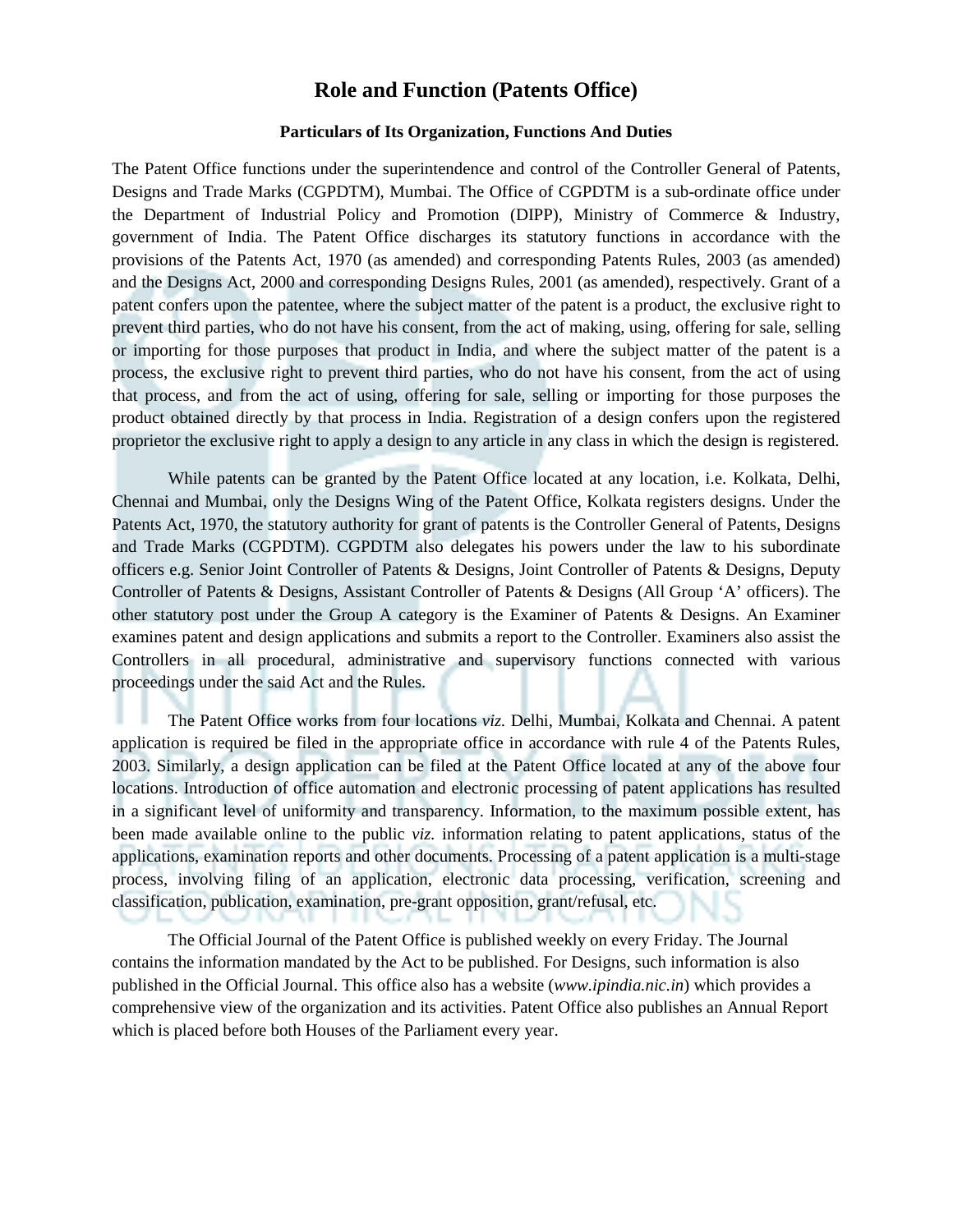## **Power and Duties of Officers & Employees**

| S.             | Name of Post                                                               | Duties                                                                                                                                                                                                                                                                                                                                                                                                                                                                                                                                                                                                                                                                                                                                                                                                                                                           |
|----------------|----------------------------------------------------------------------------|------------------------------------------------------------------------------------------------------------------------------------------------------------------------------------------------------------------------------------------------------------------------------------------------------------------------------------------------------------------------------------------------------------------------------------------------------------------------------------------------------------------------------------------------------------------------------------------------------------------------------------------------------------------------------------------------------------------------------------------------------------------------------------------------------------------------------------------------------------------|
| No.            |                                                                            | Group 'A' Posts                                                                                                                                                                                                                                                                                                                                                                                                                                                                                                                                                                                                                                                                                                                                                                                                                                                  |
| 1              | Controller General of Patents, Designs, and<br>Trade Marks (CGPDTM)        | The Controller General of Patents, Designs, and<br>Trade Marks administers the laws relating to<br>Patents, Designs, Trade Marks & Geographical<br>Indications of Goods in India. CGPDTM heads<br>the Patent Office, Trade Marks<br>Registry,<br>Geographical Indications Registry, Copyrights<br>Office, the Patent Information System (PIS) & the<br>Rajiv Gandhi National Institute of Intellectual<br>Property Management (RGNIIPM).                                                                                                                                                                                                                                                                                                                                                                                                                         |
| $\overline{c}$ | Senior Joint Controller of Patents & Designs                               | They have delegated powers to carry out the                                                                                                                                                                                                                                                                                                                                                                                                                                                                                                                                                                                                                                                                                                                                                                                                                      |
| 3              | Joint Controller of Patents & Designs                                      | functions as 'Controller' under the Patents Act,                                                                                                                                                                                                                                                                                                                                                                                                                                                                                                                                                                                                                                                                                                                                                                                                                 |
| $\overline{4}$ | Deputy Controller of Patents & Designs                                     | $1970$ (as amended).                                                                                                                                                                                                                                                                                                                                                                                                                                                                                                                                                                                                                                                                                                                                                                                                                                             |
| 5<br>6         | Assistant Controller of Patents & Designs<br>Examiner of Patents & Designs | Examiners<br>primarily examine each<br>patents<br>application under Section 12 of the Patents Act,<br>1970 (as amended) according to their field of<br>specialization and report to the Controller about its<br>patentability under the Patent Act, conducting<br>search for anticipation under Section 13 of the<br>Patents Act, 1970 (as amended), IPC classification<br>of patent applications, preparation of detailed<br>examination<br>consideration<br>reports,<br>of<br>observation/submissions<br>and<br>proposed<br>amendments, can act as chairman/member of<br>Opposition<br>board,<br>assisting Controllers<br>in<br>opposition matters, administrative supervision of<br>staff working under them etc.<br>as International Search Authority (ISA) /<br><b>International</b><br><b>Preliminary</b><br><b>Examination</b><br><b>Authority (IPEA)</b> |
|                | TS LDESIG<br>EOGRAPHICAL                                                   | Examiner of Patents & Designs act as prestigious<br>ISA/ IPEA with effect from 15th October 2013 in<br>accordance to the agreement with<br>World<br>Intellectual Property Organization (WIPO) under<br>article 1 of the Patent Co-operation Treaty (for co-<br>operation<br>in<br><i>the filing,</i><br>searching,<br>and<br>examination of applications for protection of<br>inventions and for rendering special technical<br>services). They follow PCT Rules, Regulations,<br>and administrative instructions for the purpose of<br>examination of patent application. India is among<br>22 countries to act as ISA / IPEA.                                                                                                                                                                                                                                  |
| 7              | Hindi Officer                                                              | To ensure accurate translation from English to                                                                                                                                                                                                                                                                                                                                                                                                                                                                                                                                                                                                                                                                                                                                                                                                                   |

## **(ii) THE POWERS AND DUTIES OF ITS OFFICERS AND EMPLOYEES**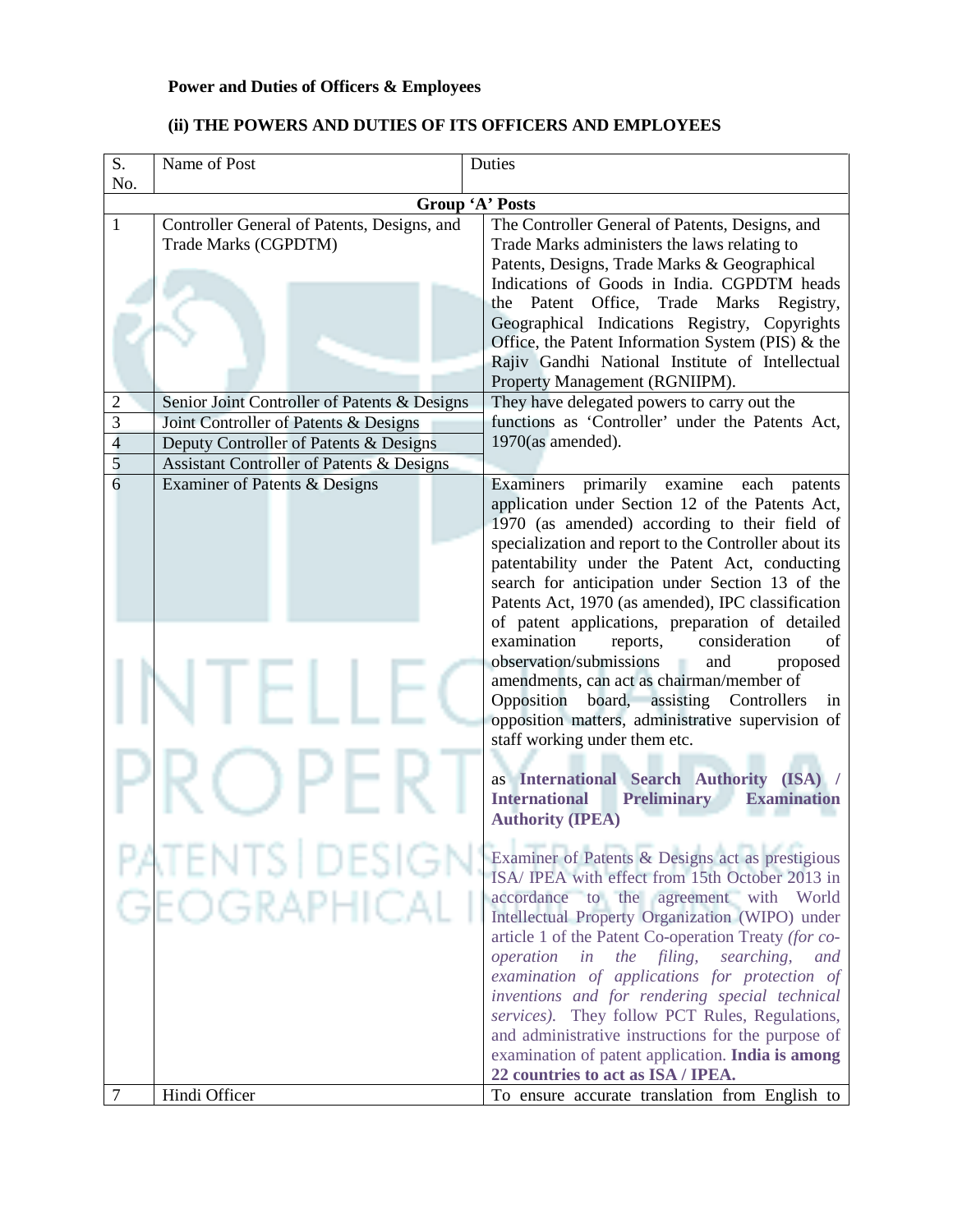|    |                                                  |                                                                                                                                        |               | Hindi and vice versa of various rules and                                                                      |
|----|--------------------------------------------------|----------------------------------------------------------------------------------------------------------------------------------------|---------------|----------------------------------------------------------------------------------------------------------------|
|    |                                                  |                                                                                                                                        |               | regulations etc., and ensuring the implementation                                                              |
|    |                                                  |                                                                                                                                        |               | Official Language Policy of the<br>the<br>of                                                                   |
|    |                                                  |                                                                                                                                        |               | Government of India and other instructions issued                                                              |
|    |                                                  |                                                                                                                                        |               | from time to time related thereto.                                                                             |
|    |                                                  |                                                                                                                                        |               | <b>Group 'B' Gazetted</b>                                                                                      |
| 8  | <b>Administrative Officer</b>                    |                                                                                                                                        |               | He is entrusted the responsibility for handling                                                                |
|    |                                                  |                                                                                                                                        |               | relating<br>${\rm to}$<br>establishment<br>including<br>matters                                                |
|    |                                                  |                                                                                                                                        |               | maintenance of service records of officers and staff                                                           |
|    |                                                  |                                                                                                                                        |               | and looking after general administration and any                                                               |
| 9  | <b>Assistant Library and Information Officer</b> |                                                                                                                                        |               | other work assigned in this regard.                                                                            |
|    |                                                  |                                                                                                                                        |               | He is the in-charge of Library and responsible for<br>maintenance of books, records& journals. He also         |
|    |                                                  |                                                                                                                                        |               | handles the work relating to procurement of books                                                              |
|    |                                                  |                                                                                                                                        |               | and supervises the Library & Information Assistant.                                                            |
|    |                                                  |                                                                                                                                        |               | <b>Group 'B' Non-Gazetted</b>                                                                                  |
| 10 | <b>Office Superintendent</b>                     |                                                                                                                                        |               | An Office Superintendent looks after establishment, accounts                                                   |
|    |                                                  |                                                                                                                                        |               | and general sections of the office. Their duties include                                                       |
|    |                                                  |                                                                                                                                        |               | supervision of the work of Upper Division Clerks and Lower                                                     |
|    |                                                  |                                                                                                                                        |               | Division Clerks of their sections like maintenance of service                                                  |
|    |                                                  |                                                                                                                                        |               | records of officers and staff, preparations of all kind of bills,                                              |
|    |                                                  |                                                                                                                                        |               | preparation of budget, pay bills, purchase land, maintenance                                                   |
|    |                                                  |                                                                                                                                        |               | of records of stationery, purchase of furniture, promotions,                                                   |
|    |                                                  |                                                                                                                                        | recruitments, | maintenance<br>of rosters, preparations<br>- of                                                                |
|    |                                                  |                                                                                                                                        |               | confidential reports forms, housekeeping etc.                                                                  |
| 11 | Library and Information Assistant                |                                                                                                                                        |               | He is responsible for maintenance of books,                                                                    |
|    |                                                  |                                                                                                                                        |               | Records $\&$ journals and assists the Assistant Library $\&$                                                   |
| 12 |                                                  |                                                                                                                                        |               | Information Officer.                                                                                           |
|    | Stenographer Grade-I                             |                                                                                                                                        |               | To take dictation from the officer in charge, prepares notes<br>during hearing and submit the typed documents. |
| 13 | Junior Hindi Translator                          |                                                                                                                                        |               | To carry out the translation works from Hindi to                                                               |
|    |                                                  |                                                                                                                                        |               | English and vice-versa.                                                                                        |
|    |                                                  |                                                                                                                                        |               | Group 'C'                                                                                                      |
| 14 | Photography Assistant                            |                                                                                                                                        |               | To carry out the work of photocopying of documents and day to day                                              |
|    |                                                  |                                                                                                                                        |               | maintenance of machines.                                                                                       |
| 15 | Stenographer Grade-II                            |                                                                                                                                        |               | To take dictation from the officer in charge, take                                                             |
|    |                                                  |                                                                                                                                        |               | notes during hearing and submit the typed documents.                                                           |
| 16 | <b>Upper Division Clerk</b>                      | Upper Division Clerks are posted in different section like Technical<br>Sections, Accounts, Administrations, Records etc. Their duties |               |                                                                                                                |
|    |                                                  |                                                                                                                                        |               | include preparing salary bills, maintaining all type of bills, PF of                                           |
|    |                                                  |                                                                                                                                        |               | employees and other clerical work and putting the case to their                                                |
|    |                                                  |                                                                                                                                        |               |                                                                                                                |
| 17 | <b>Lower Division Clerk</b>                      | Section in charge.<br>Lower Division Clerks are posted in different section like Technical                                             |               |                                                                                                                |
|    |                                                  | Sections, Accounts, Administrations, Records etc. Their duties                                                                         |               |                                                                                                                |
|    |                                                  |                                                                                                                                        |               | include preparing salary bills, maintaining all type of bills, PF of                                           |
|    |                                                  |                                                                                                                                        |               | employees and other clerical work and putting the case to their                                                |
|    |                                                  |                                                                                                                                        |               | superiors and section in charge.                                                                               |
| 18 | Hindi Typist                                     |                                                                                                                                        |               | To carry out the typing work of Hindi Section and report to Hindi                                              |
|    |                                                  |                                                                                                                                        |               | Officer/Jr. Hindi Translator.                                                                                  |
| 19 | Data Entry Operator                              | To attend various typing and other data entry and processing related                                                                   |               |                                                                                                                |
|    |                                                  |                                                                                                                                        |               | jobs, to attend any other work assigned to them by the Head of                                                 |
|    |                                                  |                                                                                                                                        |               | Office/Officers in this regard.                                                                                |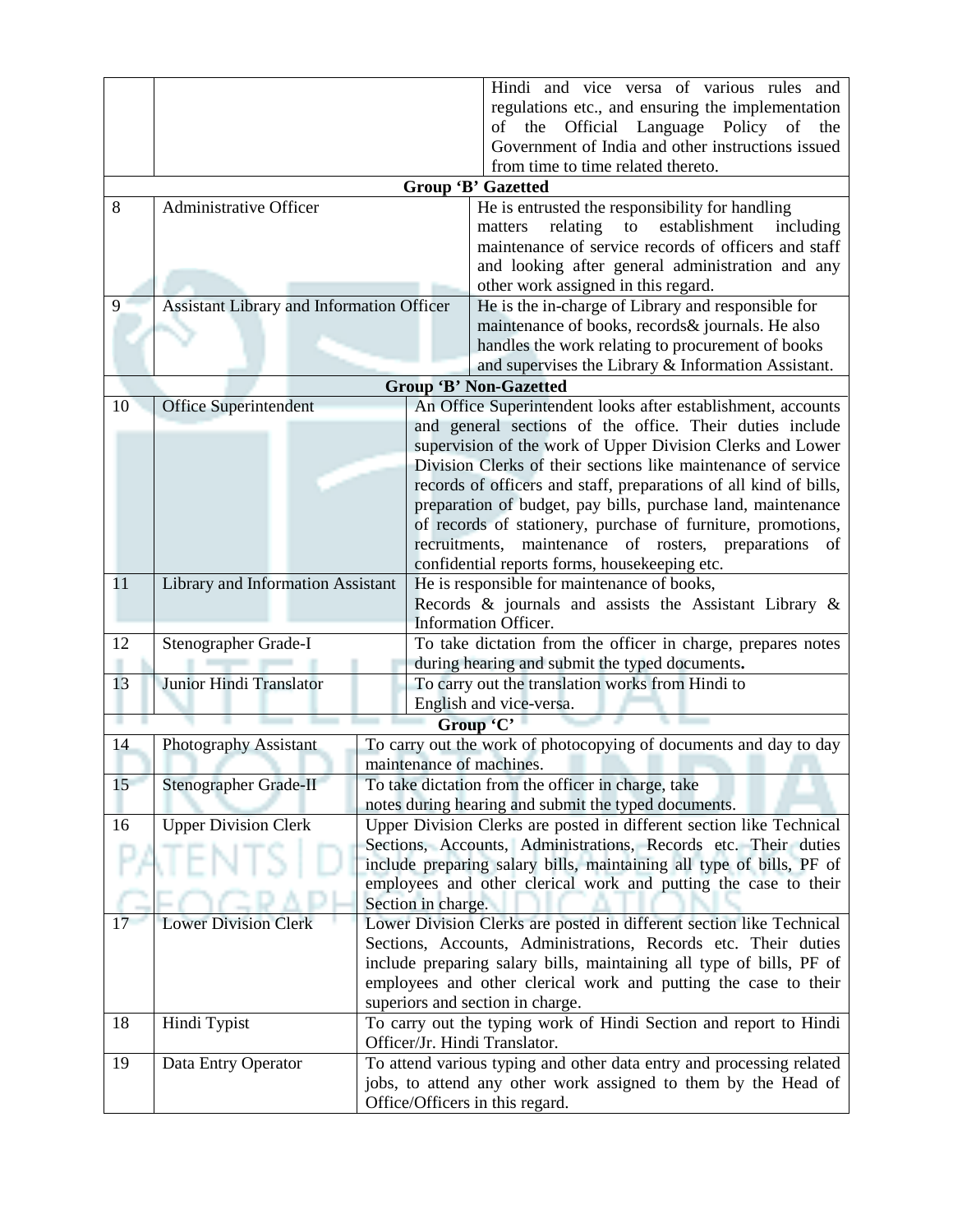| 20 | <b>Multi-Tasking Staff</b> | Physical maintenance of records of the Section, general cleanliness       |
|----|----------------------------|---------------------------------------------------------------------------|
|    |                            | & upkeep of the Section/Unit, carrying of files $\&$ other papers within  |
|    |                            | the building, photocopying, sending of FAX etc, other non-clerical        |
|    |                            | work in the Section/Unit, assisting in routine office work like diary,    |
|    |                            | dispatch etc. including on computer, delivering of dak (outside the       |
|    |                            | building), watch & ward duties, opening and closing of rooms,             |
|    |                            | cleaning of rooms, dusting of furniture etc., cleaning of building,       |
|    |                            | fixtures etc, work related to his ITI qualifications, if exits, upkeep of |
|    |                            | parks, lawns, potted plants etc.                                          |

# **PROCEDURES FOLLOWED IN DECISION MAKING PROCESS**



Applications for patents are serially numbered (YYYYJTNNNNNN) and kept confidential till 18 months from the date of filing, unless requested by the applicants to the contrary, by way of early publication.

### YYYY- Year

J- Jurisdiction (1-Delhi, 2-Mumbai, 3-Kolkata, 4- Chennai)

T- Type of application (1-O,2-OD, 3-OPA, 4-C, 5-CD, 6-CPA, 7-PCTNP, 8-PCTD, 9-PCTPA) O-Ordinary, D- divisional, PA-Patent of addition, C- Conventional, PCTNP- PCT national phase application

NNNNNN- Continuous application number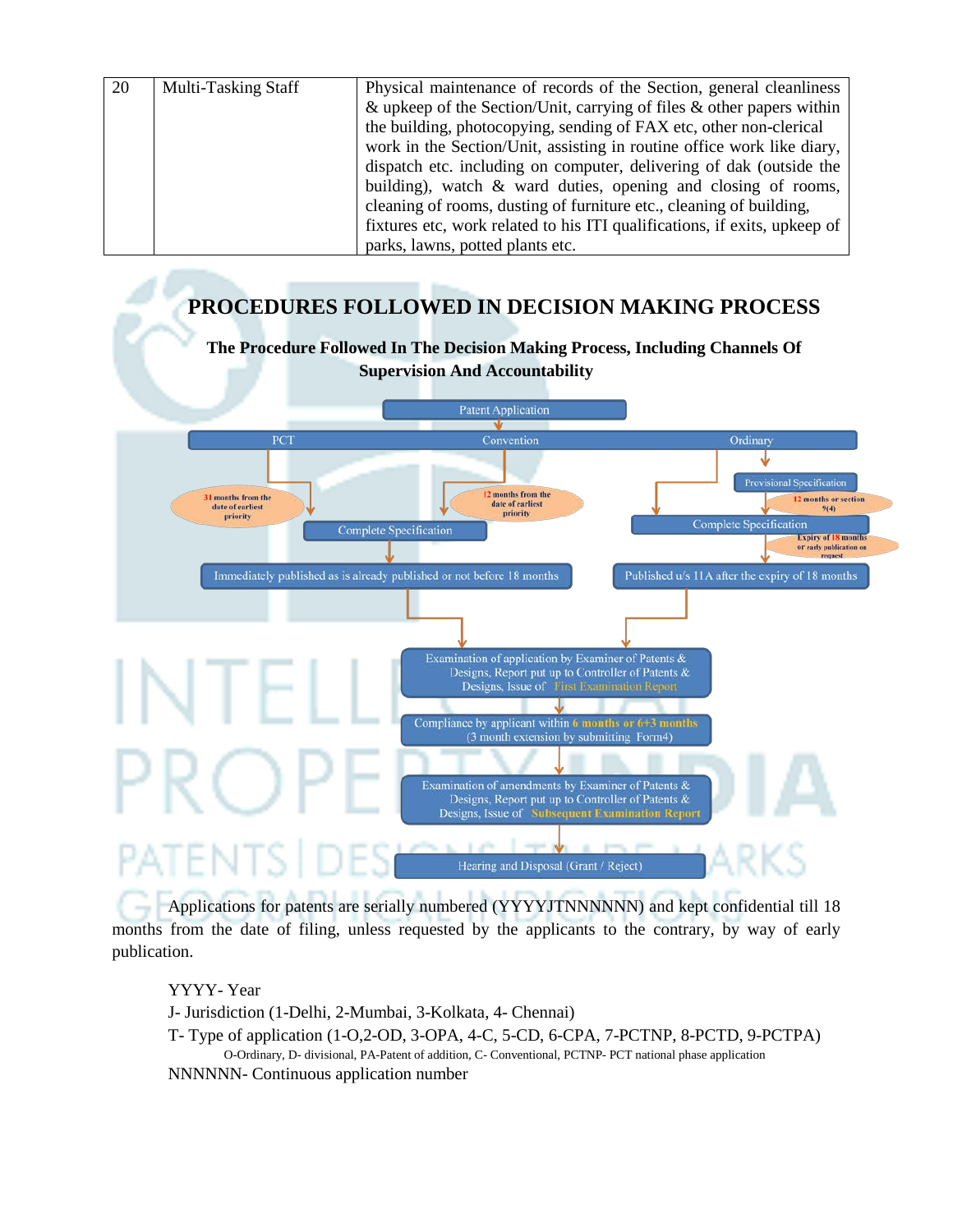The examination of the application is carried out pursuant to the filing of a request for examination and the examination report contains objections, if any, that are communicated to the applicant or his authorized agent. Replies to the objections, when filed, are reexamined according to the provisions of law. The applicants are to comply with the objections within twelve months from the date of first examination report. The applicants are given an opportunity to be heard in case of dispute for appropriate adjudication. The decisions of the Controller are appealable. After complying with the office objections, the patents are granted as certificates, registered and notified in the official journal of the Patent Office. Patents are required to be renewed by paying renewal fees to keep them in force, failing which the patents are ceased. Necessary changes in the proprietorship of the patent in terms of licensing, assignment, if any should be registered. The Register of Patents can be seen online. A lapsed patent can be restored by making an application in the prescribed form along with fee and on subsequent payment of other fees.

#### **Request for information**

A person may request for specific information on patents under section 153 read with rule 134 along with prescribed fee, which is supplied to him accordingly.

#### **Patent Cooperation Treaty**

The office also has a PCT section which deals with PCT international applications for filing abroad by the nationals and acts as a receiving office for filing of PCT international applications.

#### **International Searching Authority / International Preliminary Examining Authority**

(*<http://ipindiaservices.gov.in/isaweb/>*) The Indian Patent Office is recognized as an International Searching Authority (ISA) and International Preliminary Examining Authority (IPEA) under the PCT and has started functioning as an ISA/IPEA with effect from 15th October 2013.

#### **Patent Agents**

The office also deals with the registration of Patent Agents. A degree holder in science/technology/ engineering from any Indian university or equivalent may apply to appear in an examination conducted by the office of CGPDTM and qualify to make themselves eligible for registration. These registered patent agents assist and deal with applications on behalf of the applicants before the Patent Office.

#### **Designs**

Design applications can be filed in any of the four offices of the Patent Office and forwarded to the Kolkata Patent Office for allotment of numbers and further processing and registration. The Examiner examines the application as per the Designs Act and reports it to the Controller. The Controller communicates the objections, if any, to the applicant. The applicant is offered a hearing and a decision is given when necessary. A design is granted on complying with the office objections. All records of registered designs are entered in the Register of Designs, which is open for public inspection. For convenience, Designs are classified into 32 classes following the Locarno Classification.

#### **Decision making power**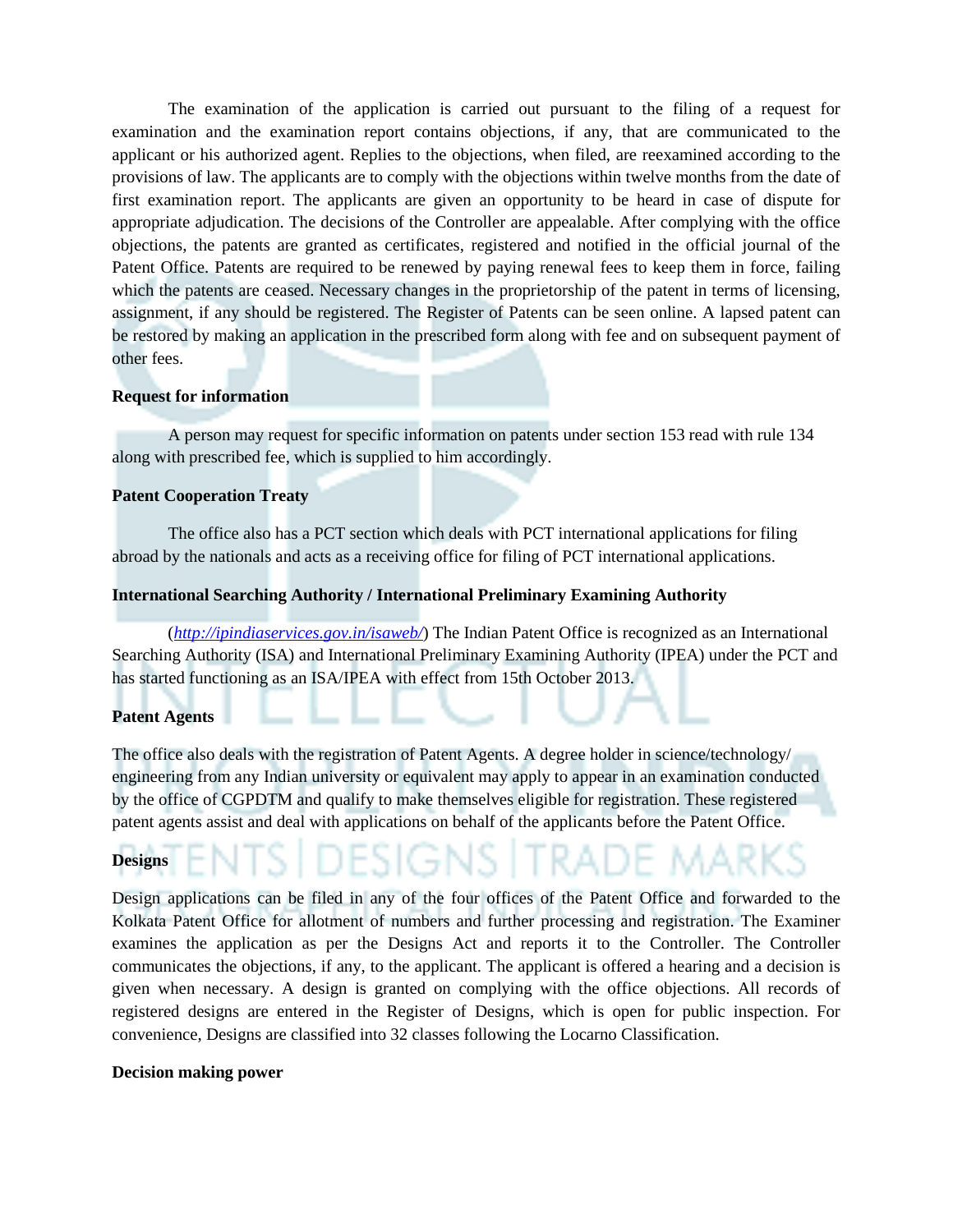The final decision on an application for patent or design as to whether the applicant would be granted a patent or allowed to register the design resides with the Controller. Similarly, for any other proceedings under the Act in both Patents & Designs, the Controller is the ultimate authority to decide allowability or otherwise of the same. An application for a patent or a design or any proceeding is routinely diarized with appropriate records of number and date and put up to the Examiner by the Support Staff with office notes stating the facts. The Examiner examines the documents under the provision of the law and gives his report to the Controller. The report of the Examiner is based on his findings after due process of examination as specified in the law. The Examiner acts as a techno-legal person for examination of patent applications. Depending on his findings in the investigation, the final fate of an application with respect to the grant of the patent is determined. However, the Controller is also under the obligation to offer the applicants an opportunity for hearing before taking any adverse decision or refusing any application under the law. His decisions are also appealable under the law.

#### **NORMS FOR THE DISCHARGE OF FUNCTION**

The Patent Office discharges the functions and duties in accordance with the Patents Act, 1970.

#### **Norms of Initial Processing of a Patent Application**

Applications for patents are serially numbered (YYYYJTNNNNNN) and kept confidential till 18 months from the date of filing, unless requested by the applicants to the contrary, by way of early publication.

YYYY- Year

J- Jurisdiction (1-Delhi, 2-Mumbai, 3-Kolkata, 4- Chennai)

T- Type of application (1-O,2-OD, 3-OPA, 4-C, 5-CD, 6-CPA, 7-PCTNP, 8-PCTD, 9-PCTPA) O-Ordinary, D- divisional, PA-Patent of addition, C- Conventional, PCTNP- PCT national phase application NNNNNN- Continuous application number

Patent applications are screened for: (a) International Patent Classification (IPC), (b) Technical field of invention for allocation to an Examiner in the respective field and (c) Relevance to defence or atomic energy.

#### **Norms of Comprehensive e-Filing Services for Patents**

All facilities for filing application and related documents are available on e-filing platform. Same is required to be accessed on part of the applicant / agent to avail online services.

### **Norms of Request for Examination**

On receipt of a request for examination, the Patent Office accords a date and serial RQ number to it through the central server.

An application for a patent is not examined unless the applicant or any other interested person makes a request for examination. The request is to be filed in Form 18 with the fee as prescribed in First Schedule.

A request for examination has to be made within forty-eight months from the date of priority of the application or from the date of filing of the application, whichever is earlier. If no such request for examination is filed within the prescribed time limit, the application shall be treated as withdrawn by the applicant.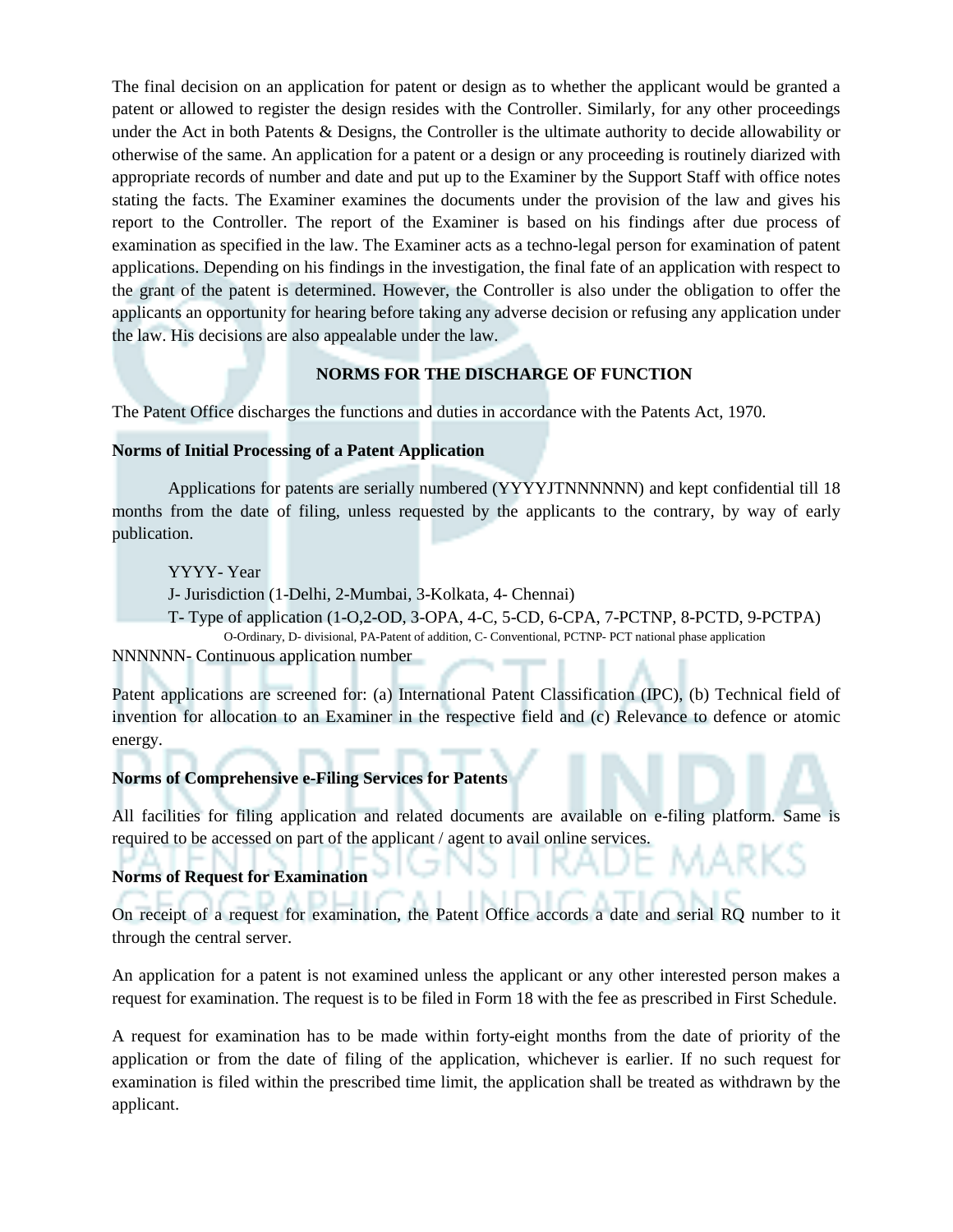In a case where secrecy direction has been issued under Section 35, the request for examination may be made within six months from the date of revocation of the secrecy direction, or within forty-eight months from the date of filing or priority, whichever is later.

The Office will not examine an application unless it is published and a request for examination is filed. When a request for examination is filed by an interested person other than the applicant, the Examination Report is sent to the applicant only, and intimation is given to the interested person.

#### **Norms of Reference for Examination as per Chronological Order**

Once a request for examination is received, and the application is published under section 11-A, the application is taken up for Examination in the chronological order of filing of request for examination.

The patent application is referred to an Examiner by the Controller for conducting the formal as well as substantive examination as per the subject matter of the invention vis-à- vis the area of specialization of the Examiner as below:

Group 1: Chemistry and allied subjects.

Group 2: Biotechnology, Microbiology and allied subjects.

Group 3: Electrical, Electronics & related subject

Group 4: Mechanical and other subjects.

On an application being referred to him by the Controller, the Examiner makes a report on the patentability.

# **RULES, REGULATIONS, INSTRUCTIONS ETC FOR DISCHARGING FUNCTIONS**

### **The Rules, Regulations, Instruction, Manuals and Records, Held By It Or Under Its Control Or Used By Its Employees For Discharging Its Functions**

The Patent Office possesses copies of relevant Rules, Regulations, Manuals, Guidelines& records required by it and also maintains the same for its regular activities. These are also distributed to the employees for regular use for discharging their functions. Officers of the office can also access the official website (*www.ipindia.nic.in*) which contains *inter alia* the relevant Act and Rules, office annuals etc.

PATENTS | DESIGNS | TRADE MARKS **GEOGRAPHICAL INDICATIONS**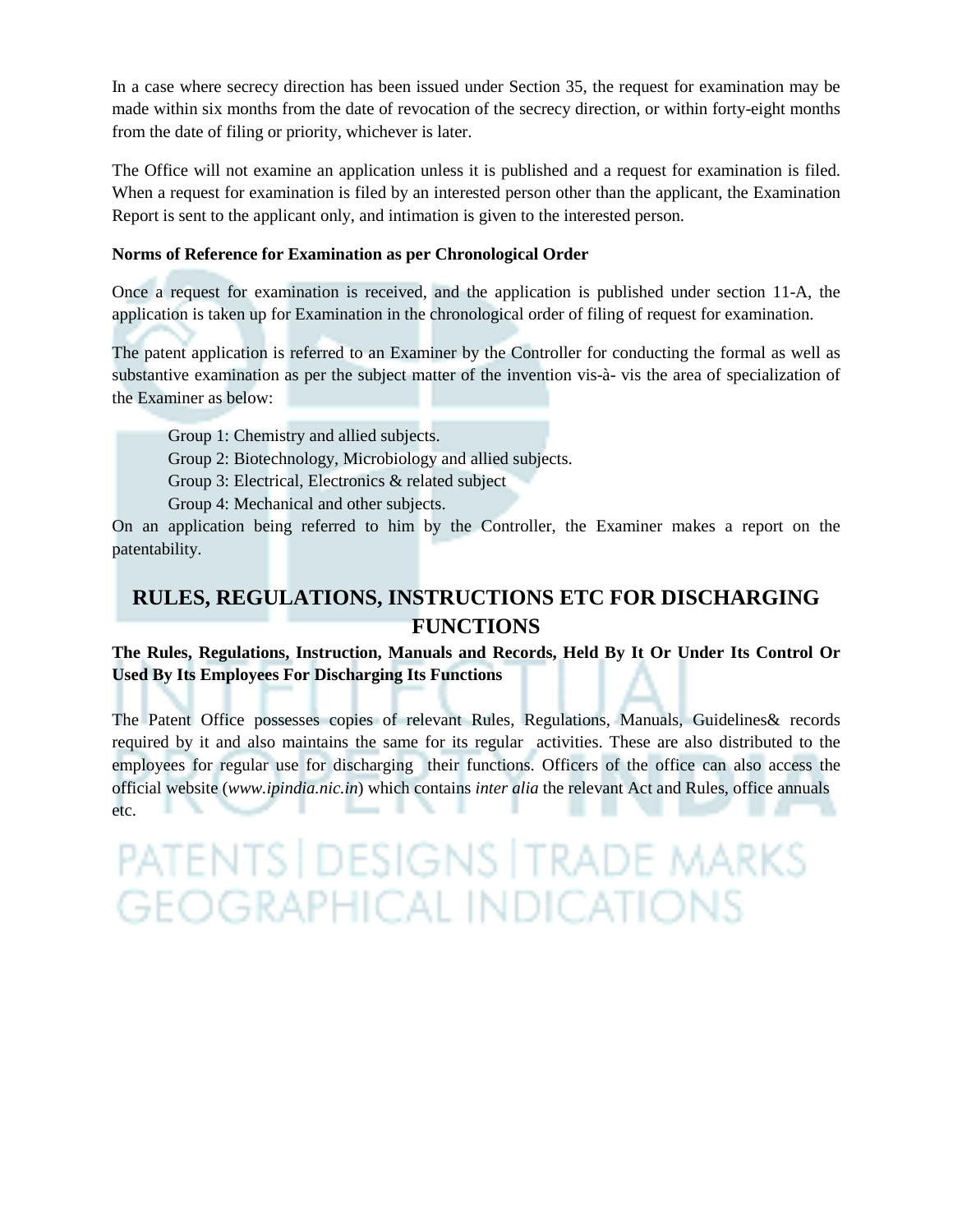### **ROLE AND FUNCTION (TRADE MARKS REGISTRY)**

### **A. PARTICULARS OF ITS ORGANIZATION, FUNCTIONS AND DUTIES**

The Trade Marks Registry (TMR) functions under the superintendence and control of the Controller General of Patents, Designs and Trade Marks (CGPDTM), Mumbai. The Office of CGPDTM is a sub-ordinate office under the Department for Promotion of Industry and Internal Trade (DPIIT), Ministry of Commerce & Industry, Government of India. Trade Marks Registry discharges its statutory functions in accordance with the provisions of the Trade Marks Act, 1999 and the Trade Marks Rules 2017.

The Trade Marks Registry is established for the purpose of registration of trade marks in India. The Controller General of Patents, Designs and Trade Marks is the Registrar of Trade Marks, who is also assisted by officers designated such as Sr. Joint Registrar of Trade Marks & GI, Joint Registrar of Trade Marks & GI, Deputy Registrar of Trade Marks & GI, Assistant Registrar of Trade Marks & GI, Senior Examiner of Trade Marks & GI and Examiners of Trade Marks & GI. These officers discharge the functions of the Registrar under his superintendence and direction. Ordinarily, the Sr. Joint Registrar, Joint Registrar, Deputy Registrar and Assistant Registrar are authorized to hear contested matters and Senior Examiners are authorized to hear Show Cause Matters and decide cases in respect of various proceedings under the Trade Marks Act, 1999. The Examiners of Trade Marks examine applications for registration of Trade Marks to see whether they qualify for registration under the provisions of Trade Marks Act, 1999 and Trade Marks Rules, 2017. They also assist the Registrar in all procedural, administrative and supervisory functions connected with various proceedings under the said Act and the Rules.

After accession to the Madrid Protocol of the Madrid System for international registration of marks, the Registrar also functions as Office of Origin in respect of applications for international registration of trademarks originating from India and as Office of Designated Contracting party in respect of international registrations notified to India for protection of the mark. This function of the Registrar is described under Chapter IV A [from Section 36A to 36G) of the Trade Marks Act 1999 as amended in 2010

For discharging such functions of the Registrar, an International Registration Division is set up in Head office of the Trade Marks Registry at Mumbai.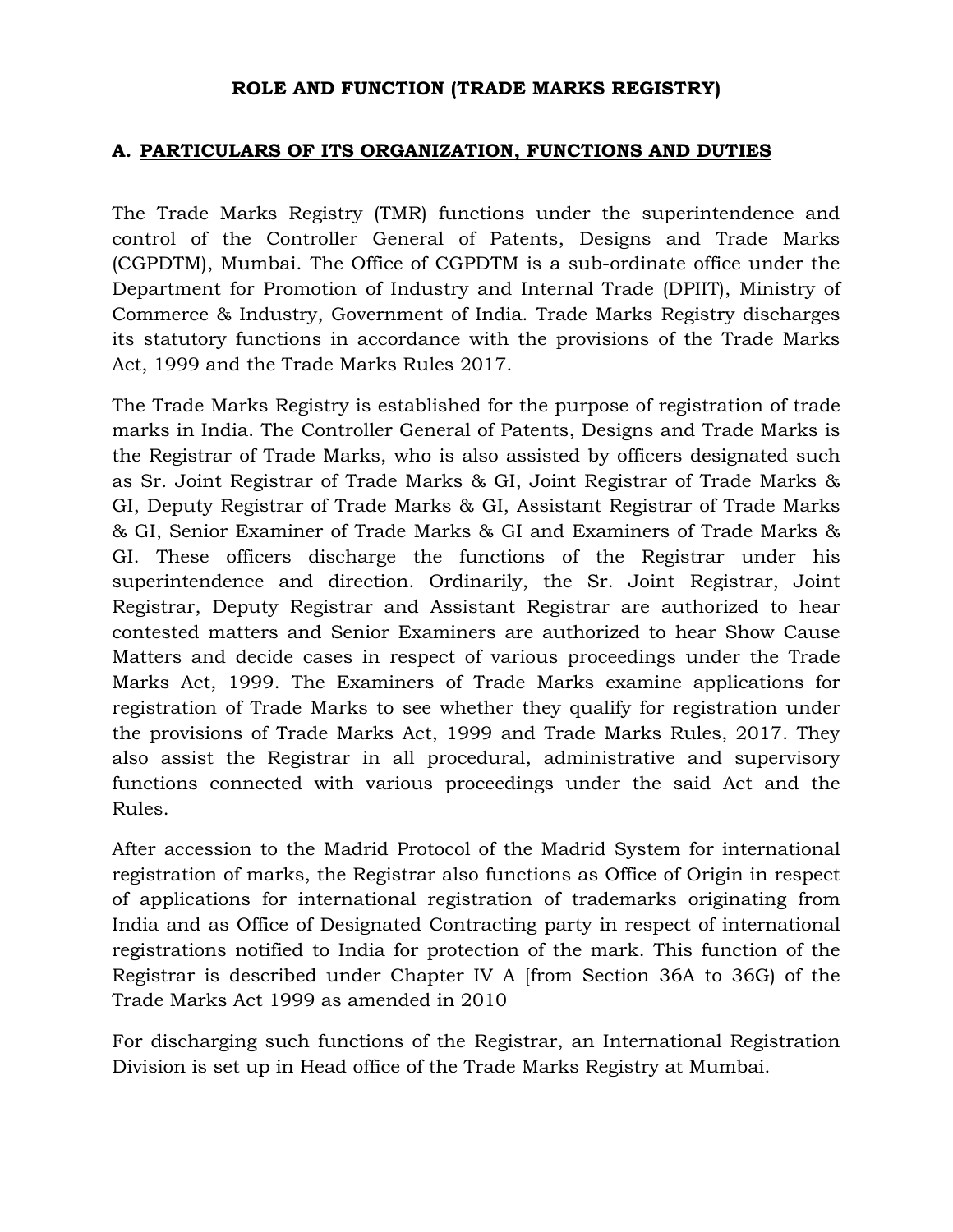## **Office of the Trade Marks Registry and their Jurisdiction**

Mumbai is the head office of Trade Marks Registry. There are four branch offices of Trade Marks Registry situated at Delhi, Kolkata, Chennai and Ahmedabad as enumerated below.

Mumbai: Trade Marks Registry, Boudhik Sampada Bhavan, S. M. Road, Antop Hill, Mumbai – 400 037.

Jurisdiction: The State of Maharashtra, Madhya Pradesh, Chhattisgarh and Goa.

Ahmedabad: Trade Marks Registry, Near Chankyapuri Overbridge, Besides AMC City Civic Centre, Ghatlodia, Ahmedabad – 380 061.

Jurisdiction: The States of Gujarat and Rajasthan and the Union Territories of Daman, Diu, Dadra and Nagar Haveli.

Kolkata: Trade Marks Registry, Nizam Palace, 2nd MSO Building, 7th Floor, 234/4, A. J. C. Bose Road, Kolkata – 700 020.

Jurisdiction: Arunachal Pradesh, Assam, Bihar, Jharkhand, Orissa, West Bengal, Manipur, Mizoram, Meghalaya, Sikkim, Tripura and Union Territories of Nagaland, Andaman & Nikobar Islands.

New Delhi: Trade Marks Registry, Boudhik Sampada Bhavan, Plot No. 32, Sector 14, Dwarka, New Delhi – 110 075.

Jurisdiction: The States of Jammu & Kashmir, Punjab, Haryana, Uttar Pradesh, Uttarakhand, Himachal Pradesh, Delhi and the Union Territories of Chandigarh.

Chennai: Trade Marks Registry, Chennai, Intellectual Property Office Building, G.S.T Road, Guindy, Chennai – 600 032.

Jurisdiction: The States of Andhra Pradesh, Kerala, Tamil Nadu, Karnataka and the Union Territories of Pondicherry and Lakshadweep Island.

| Sl. | <b>Name of Post</b>       | <b>Duties</b>                                                                       |
|-----|---------------------------|-------------------------------------------------------------------------------------|
| No. |                           |                                                                                     |
|     | <b>Group 'A' Gazetted</b> |                                                                                     |
|     |                           | Controller General of Patents, Designs, The Controller General of Patents, Designs, |
|     | and Trade Marks (CGPDTM)  | and Trade Marks administers the laws                                                |

## **B. THE POWERS AND DUTIES OF ITS OFFICERS AND EMPLOYEES**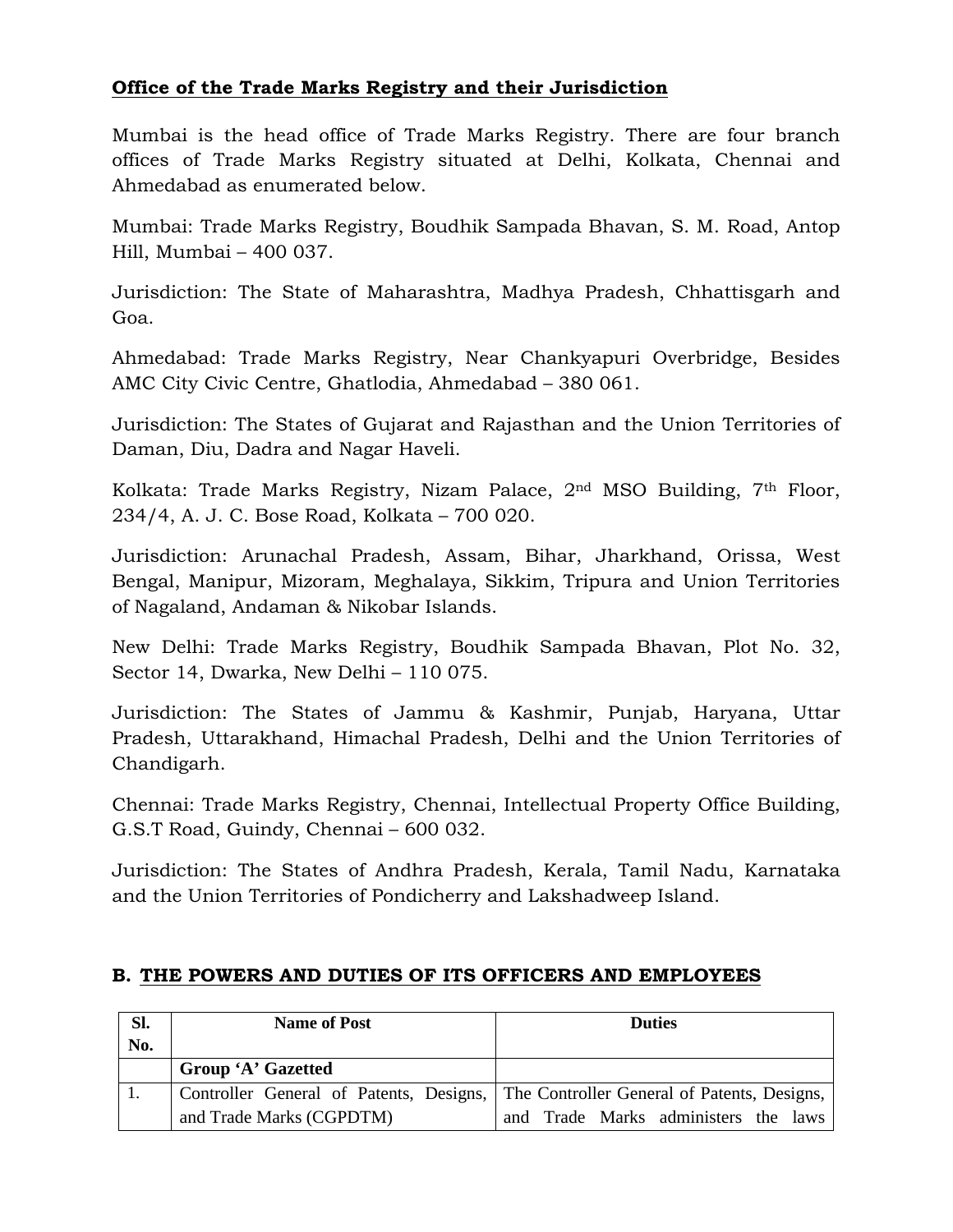|    |                                           | relating to Patents, Designs, Trademarks              |
|----|-------------------------------------------|-------------------------------------------------------|
|    |                                           | Geographical<br>Indications<br>of<br>Goods,           |
|    |                                           | Copyright Act, Semi Conductor Integrated              |
|    |                                           | Circuits and Lay Out Designs Act in India.            |
|    |                                           | CGPDTM heads the Patent Office, Trade                 |
|    |                                           |                                                       |
|    |                                           | Marks Registry, Geographical Indications              |
|    |                                           | Registry, the Patent Information System               |
|    |                                           | (PIS) & the Rajiv Gandhi National Institute           |
|    |                                           | Intellectual Property Management<br>of                |
|    |                                           | (RGNIIPM) Copyright Office and Semi                   |
|    |                                           | Conductor Integrated Circuits and Lay Out             |
|    |                                           | Designs Registry                                      |
| 2. | Sr. Joint Registrar of Trade Marks and GI | Senior Joint Registrar of Trade Marks and             |
|    |                                           | Geographical Indications is the senior most           |
|    |                                           | technical officer having supervisory powers           |
|    |                                           | relating to administration of the Trade               |
|    |                                           | Marks Act, 1999<br>and<br>Geographical                |
|    |                                           | Indications of Goods (Registration &                  |
|    |                                           | Protection) Act, 1999 and the Rules there             |
|    |                                           | under. He/She may also have to act as                 |
|    |                                           | Tribunal<br>in<br>the<br>Trade<br><b>Marks</b><br>and |
|    |                                           | Geographical Indications Registry. He/She             |
|    |                                           | may also have to discharge the functions of           |
|    |                                           | Registrar as delegated by the Registrar.              |
|    |                                           |                                                       |
|    |                                           | He/She advises the Registrar on Trade                 |
|    |                                           | Marks and Geographical Indications matters            |
|    |                                           | and may represent the Government in                   |
|    |                                           | International forum like the WIPO and act             |
|    |                                           | as speaker/resource person at international           |
|    |                                           | seminars and meetings on Trade Marks and              |
|    |                                           | Geographical Indications matters. He/She              |
|    |                                           | can be assigned any other work relating to            |
|    |                                           | the subject by the Registrar as per the               |
|    |                                           | exigency of workload.                                 |
| 3. | Joint Registrar of Trade Marks and GI     | He is in charge of day to day functioning of          |
|    |                                           | the office where posted. He functions as a            |
|    |                                           | Tribunal under the Act and Rules. He                  |
|    |                                           | adjudicates contested matters, rectifications         |
|    |                                           | and any other matter connected thereto. He            |
|    |                                           | delivers the judgments. He also guides                |
|    |                                           | Deputy/Assistant Registrar on various Trade           |
|    |                                           | Mark litigation matters. He can be assigned           |
|    |                                           | any other work relating to the subject by the         |
|    |                                           | Registrar/Senior Joint Registrar as per the           |
|    |                                           |                                                       |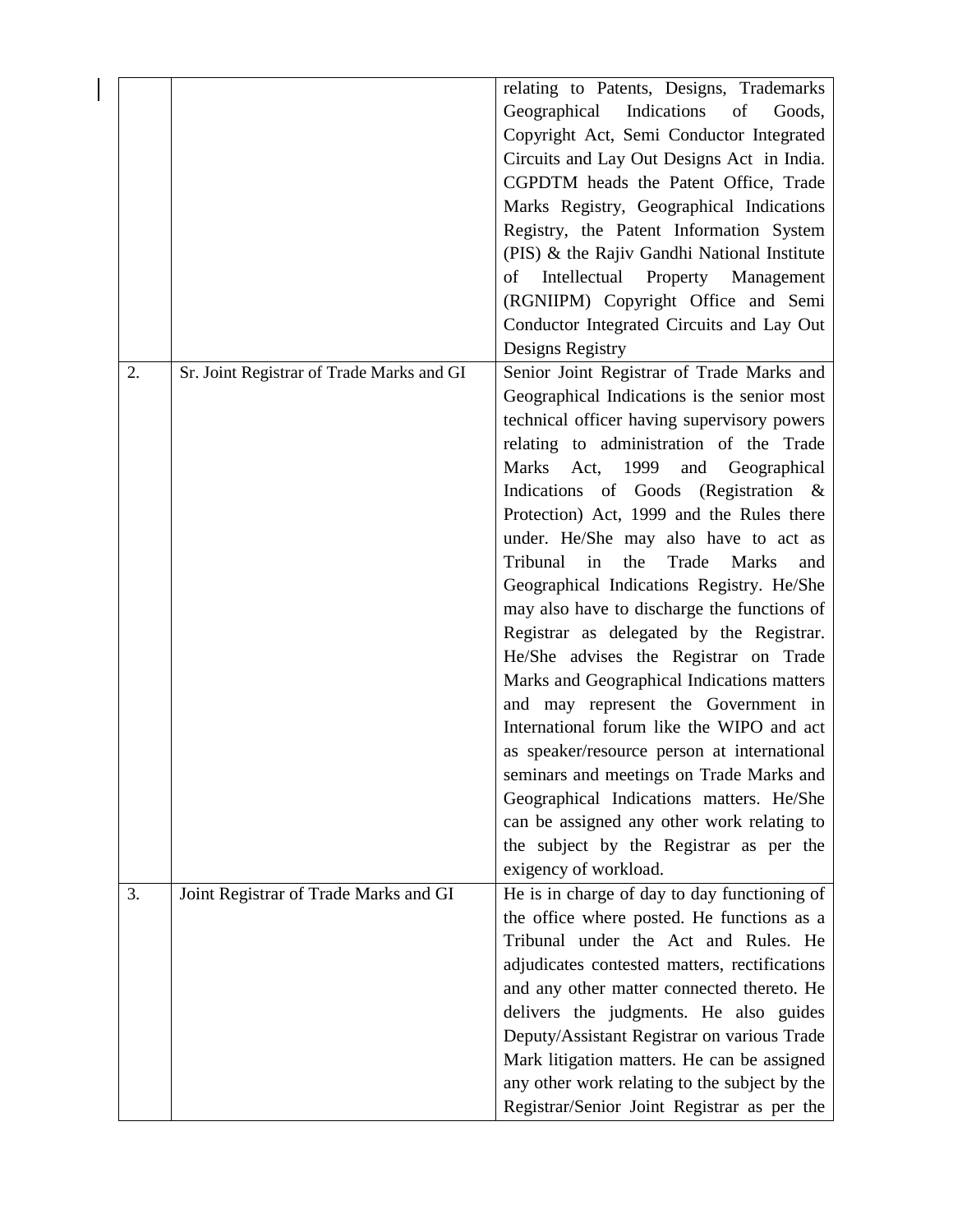|    |                                         | exigency of workload.                            |
|----|-----------------------------------------|--------------------------------------------------|
| 4. | Deputy Registrar of Trade Marks & GI    | He functions as a Tribunal under the Act         |
|    |                                         | and Rules. He takes hearings of contested        |
|    |                                         | matters. He adjudicates and issues speaking      |
|    |                                         | Order and Decision. He also attends Court        |
|    |                                         | briefs<br>Central<br>Government<br>Cases<br>and  |
|    |                                         | Counsel on Trade Mark matters, service           |
|    |                                         | matters, Litigation in CAT, High Court and       |
|    |                                         | Law Ministry under supervision of Joint          |
|    |                                         | Senior Joint Registrar<br>Registrar,<br>and      |
|    |                                         | Registrar. He can be assigned any other          |
|    |                                         | work relating to the subject by the Registrar    |
|    |                                         | and other senior officers as per the exigency    |
|    |                                         | of workload                                      |
| 5. | Assistant Registrar of Trade Marks & GI | He functions as a Tribunal under the Act         |
|    |                                         | and Rules. He is assigned to hear Show           |
|    |                                         | Cause Matters and authorized to accept           |
|    |                                         | trade Marks applications for registration. He    |
|    |                                         | also takes hearings of contested matters. He     |
|    |                                         | adjudicates and issues speaking Order and        |
|    |                                         | Decision. He attends Court Cases and briefs      |
|    |                                         | Central Government Counsel on Trade              |
|    |                                         | Mark matters, service matters, Litigation in     |
|    |                                         | CAT, High Court and Law Ministry under           |
|    |                                         | supervision of Joint Registrar, Senior Joint     |
|    |                                         | Registrar and Registrar. He can be assigned      |
|    |                                         | any other work relating to the subject by the    |
|    |                                         | Registrar and other senior officers as per the   |
|    |                                         | exigency of workload.                            |
| 6. | Senior Examiner of Trade Marks & GI     | He is assigned to hear Show Cause Matters        |
|    |                                         | authorized to dispose trademarks<br>and          |
|    |                                         | applications. He also reviews the response       |
|    |                                         | Examination Report in<br>objected<br>to          |
|    |                                         | trademark applications and moves the             |
|    |                                         | application further as per law. Senior           |
|    |                                         | Examiner of Trade Marks also functions as        |
|    |                                         | officer in charge of specific section/units at   |
|    |                                         | TMR He is answerable to the Controlling          |
|    |                                         | Officer (Registrar / Sr. Joint Registrar / Joint |
|    |                                         | Registrar / Deputy Registrar / Assistant         |
|    |                                         | Registrar. He can be assigned any other          |
|    |                                         | work relating to the subject by the Registrar    |
|    |                                         | and other senior officers as per the exigency    |
|    |                                         | of workload.                                     |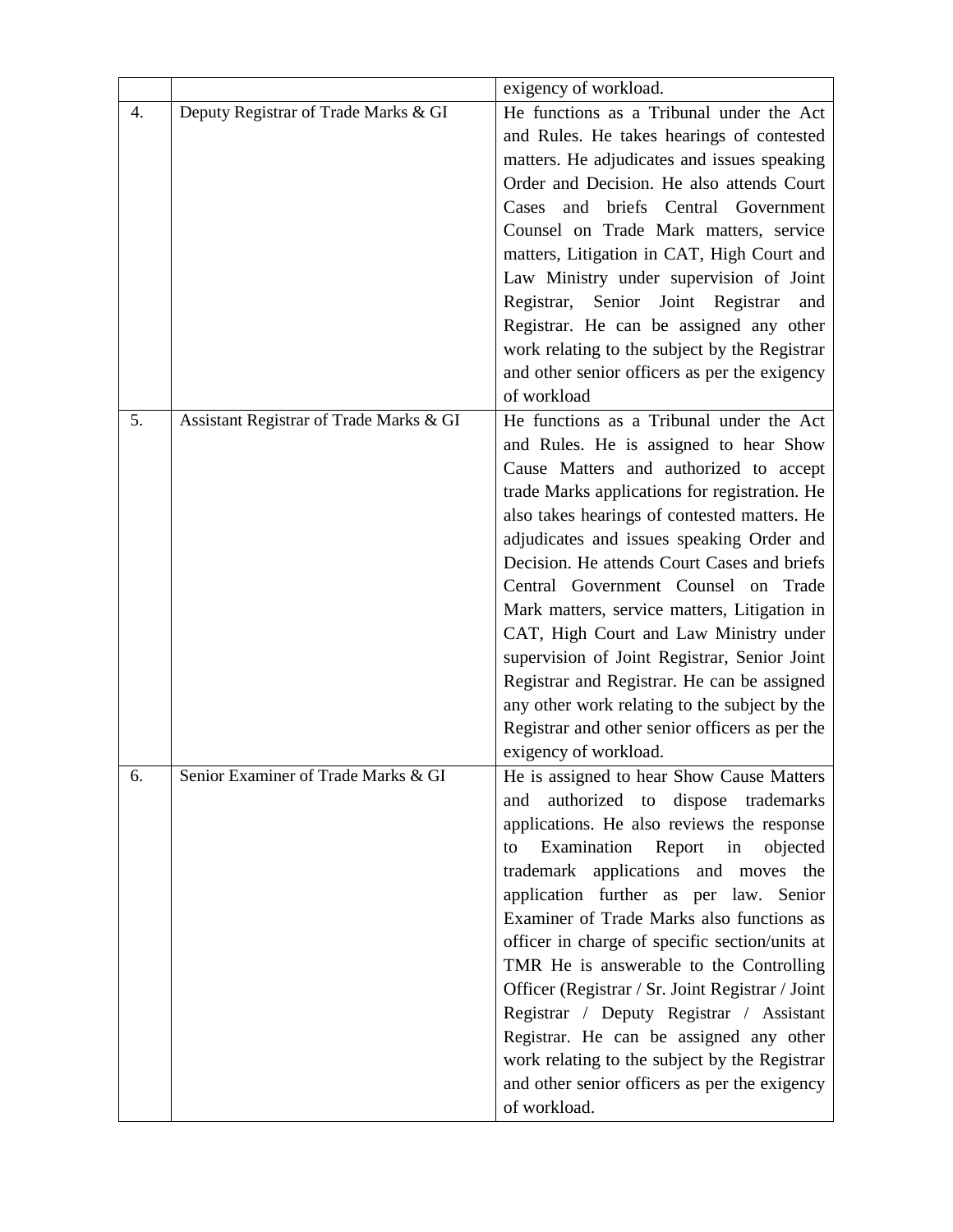| 7.  | Hindi Officer                             | To ensure accurate translation from English    |
|-----|-------------------------------------------|------------------------------------------------|
|     |                                           | to Hindi and vice versa of various rules and   |
|     |                                           | regulations<br>etc.,<br>and<br>ensuring<br>the |
|     |                                           | implementation of the Official Language        |
|     |                                           | Policy of the Government of India and other    |
|     |                                           | instructions issued from time to time related  |
|     |                                           | thereto.                                       |
|     | Group 'B' Gazetted                        |                                                |
| 8.  | Examiner of Trade Marks & GI              | The primary duty of Examiner of Trade          |
|     |                                           | Marks is to examine new trademarks             |
|     |                                           | applications in accordance with the Act and    |
|     |                                           | Rules. He also reviews the response to         |
|     |                                           | Examination Report in objected trademark       |
|     |                                           | applications and moves the application         |
|     |                                           | further as per law. He is also responsible to  |
|     |                                           | put up noting and correspondence to senior     |
|     |                                           | officers. Examiner of Trade Marks also         |
|     |                                           | functions as officer in charge of specific     |
|     |                                           | section/units at TMR He can be assigned        |
|     |                                           | any other work relating to the subject by the  |
|     |                                           | Registrar and other senior officers as per the |
|     |                                           | exigency of workload.                          |
| 9.  | <b>Administrative Officer</b>             | He is entrusted the responsibility for         |
|     |                                           | handling matters relating to establishment     |
|     |                                           | including maintenance of service records of    |
|     |                                           | officers and staff and looking after general   |
|     |                                           | administration and any other work assigned     |
|     |                                           | in this regard.                                |
| 10. | Assistant Library and Information Officer | Duties of Assistant Library and Information    |
|     |                                           | Officer include maintenance of Records,        |
|     |                                           | important Law books, journals both Foreign     |
|     |                                           | and Indian in the Library, Supplying of        |
|     |                                           | books for reference to the Officers / Staff    |
|     |                                           | and Public.                                    |
| 11. | Private Secretary                         | The duties of PS include maintenance of        |
|     |                                           | confidential<br>of<br>Head<br>papers<br>οf     |
|     |                                           | Department/Head of Office, Maintenance of      |
|     |                                           | telephone registers, engagement diary with     |
|     |                                           | Sr. Joint/Joint Registrar of Trade Marks       |
|     |                                           | apart from typing decisions/orders of the Sr.  |
|     |                                           | Joint/Joint Registrar under the trademarks     |
|     |                                           | acts and rules, Marking letters addressed to   |
|     |                                           | Sr. Joint/Joint Registrar of Trade Marks to    |
|     |                                           | the concerned officers for necessary action    |
|     |                                           |                                                |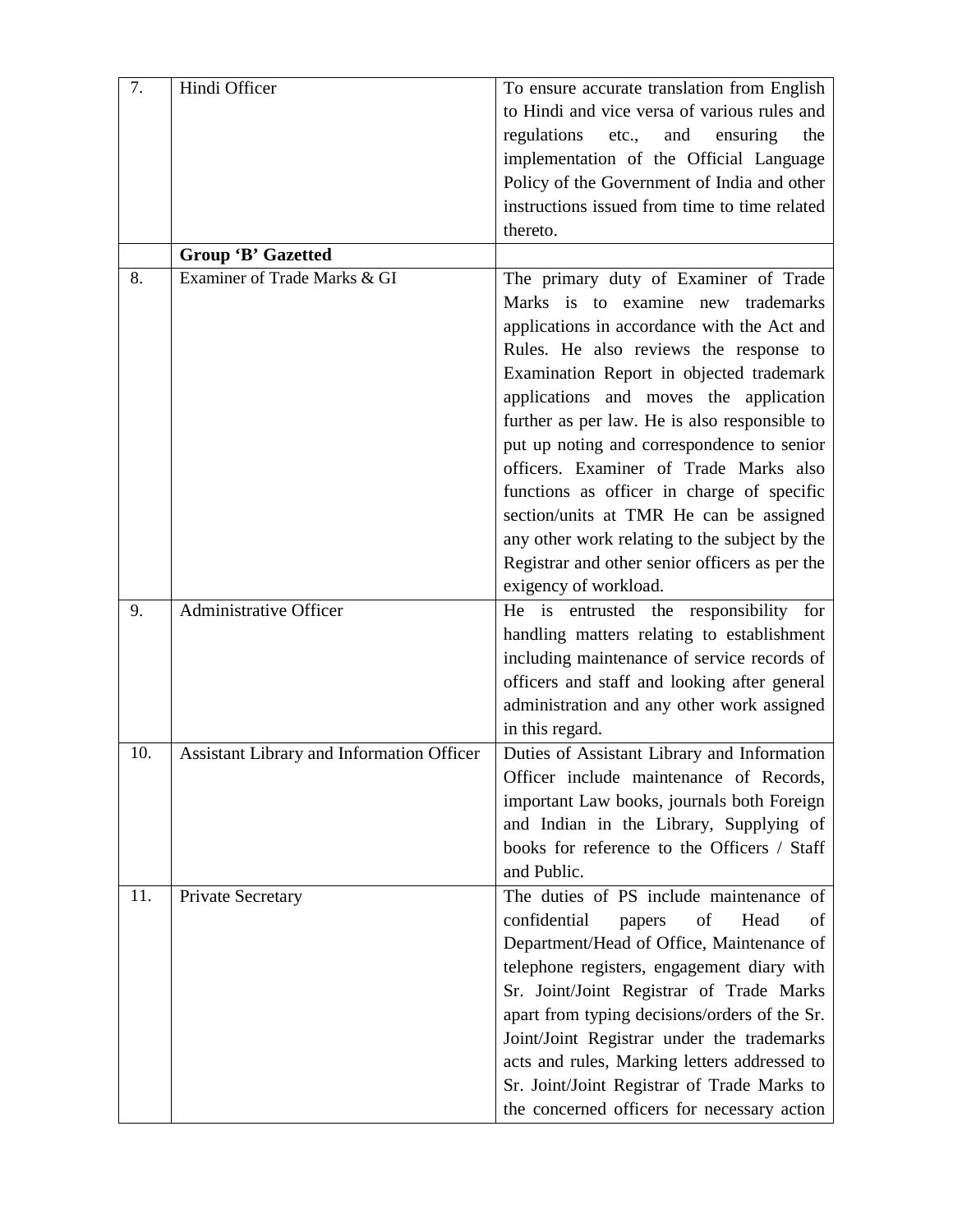|     |                                        | and attending to such other matters as are            |
|-----|----------------------------------------|-------------------------------------------------------|
|     |                                        | assigned to him.                                      |
| 12. | <b>Public Relation Officer</b>         | The duties of the Public Relation Officer             |
|     |                                        | include attending to public enquiries related         |
|     |                                        | to procedure for filing of trademarks                 |
|     |                                        | application,<br>the<br>matters relating<br>to         |
|     |                                        | registration of the trade marks agents and            |
|     |                                        | other connected works; supervising the                |
|     |                                        | work of diarizing and dispatch section                |
|     |                                        | including the work of telephone operator;             |
|     |                                        | Marking of letters received in the office to          |
|     |                                        | different section;                                    |
|     | <b>Group 'B' Non-Gazetted</b>          |                                                       |
| 13. | Superintendent                         | Superintendent is the<br>head<br>of<br>the            |
|     |                                        | establishment/accounts and general sections.          |
|     |                                        | Their duties include supervision of the work          |
|     |                                        | Superintendents,<br>Assistant<br>of<br>Upper          |
|     |                                        | Division Clerks and Lower Division Clerk              |
|     |                                        | and their sections like maintenance of                |
|     |                                        | service records of officers and staff,                |
|     |                                        | preparations of all kind of bills, preparation        |
|     |                                        | of budget, pay bills, purchase<br>land                |
|     |                                        | maintenance of records of stationery,                 |
|     |                                        | purchase<br>of<br>furniture, promotions,              |
|     |                                        | recruitments,<br>maintenance<br>of<br>rosters,        |
|     |                                        | preparations of confidential reports forms,           |
|     |                                        | housekeeping etc.                                     |
| 14. | Library and Information Assistant      | Duties of the Library and Information                 |
|     |                                        | Assistant include Maintenance of Records,             |
|     |                                        | important Law books, journals both Foreign            |
|     |                                        | and Indian in the Library, Supplying of               |
|     |                                        | books for reference to the Officers / Staff           |
|     |                                        | and Public.                                           |
| 15. | Stenographer Grade-I                   | Duties of Stenographer Grade-I are to carry-          |
|     |                                        | out the dictation and typing work given by            |
|     |                                        | the officer in charge.                                |
| 16. | Assistant Examiner of Trade Marks & GI | Assistant Examiner of Trade Marks is the              |
|     |                                        | first level junior official who puts up               |
|     |                                        | notings, brief summary of the case in the file        |
|     |                                        | for orders/directions of Examiner/Senior              |
|     |                                        | Examiner<br>$\sigma$<br>Trade<br>Marks.<br>He<br>also |
|     |                                        | supervises the work of ministerial staff              |
|     |                                        | working in the concerned section. He can be           |
|     |                                        |                                                       |
|     |                                        | assigned any other work relating to the               |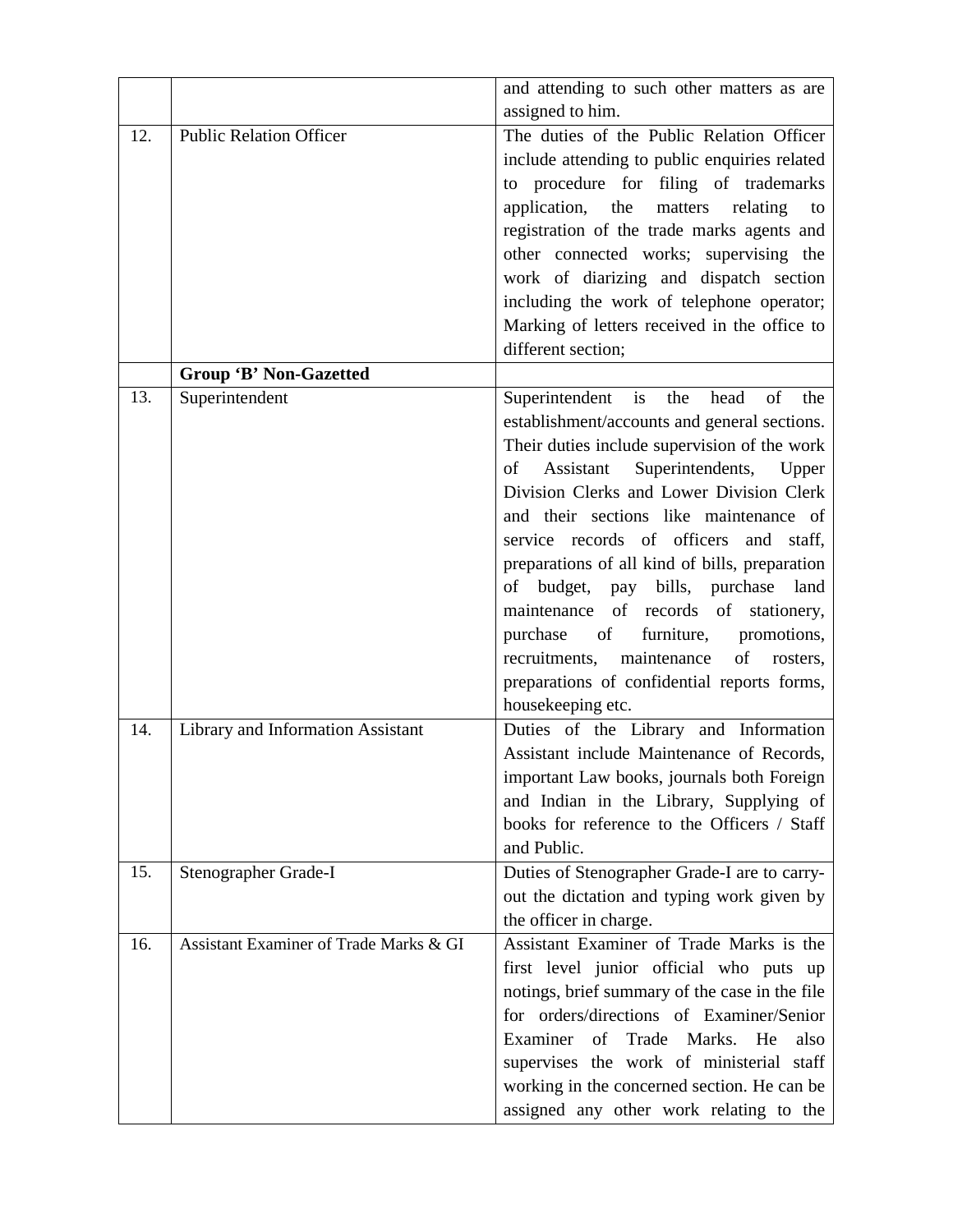|     |                                 | subject by the Registrar and other senior                                                                                                                                                                                                                                                                                                                                         |
|-----|---------------------------------|-----------------------------------------------------------------------------------------------------------------------------------------------------------------------------------------------------------------------------------------------------------------------------------------------------------------------------------------------------------------------------------|
|     |                                 | officers as per the exigency of workload.                                                                                                                                                                                                                                                                                                                                         |
| 17. | Junior Translator               | Hindi Translator carries out the translation                                                                                                                                                                                                                                                                                                                                      |
|     |                                 | work from Hindi to English and vice-versa.                                                                                                                                                                                                                                                                                                                                        |
|     | Group 'C'                       |                                                                                                                                                                                                                                                                                                                                                                                   |
| 18. | <b>Assistant Superintendent</b> | The Assistant Superintendents are posted in<br>different<br>sections<br>like<br>Accounts,                                                                                                                                                                                                                                                                                         |
|     |                                 | Administrations, Record, New Application<br>Their<br>duties<br>section<br>etc.<br>includes                                                                                                                                                                                                                                                                                        |
|     |                                 | supervision of work of Upper Division<br>Clerks land Lower Division<br>Clerks,                                                                                                                                                                                                                                                                                                    |
|     |                                 | data of applications,<br>of<br>maintenance<br>regulating<br>the<br>numbering,<br>record<br>management and movement of files.                                                                                                                                                                                                                                                      |
| 19. | Photography Assistant           | To carry out the work of photocopying of<br>documents and maintenance of machines.                                                                                                                                                                                                                                                                                                |
| 20. | Cashier                         | Receive fees payable in connection with the<br>Marks applications and<br>Trade<br>other<br>incidental thereto and keep records of it. He<br>deals with all financial matters relation to<br>the office.                                                                                                                                                                           |
| 21. | <b>Upper Division Clerk</b>     | Upper Division Clerks are<br>posted in<br>different<br>section<br>like<br>Accounts,<br>Administrations,<br>Records,<br><b>New</b><br>Applications and other Section of Trade<br>Marks Registry. Their duties include<br>preparing pay bills, maintaining of all type<br>of bills, GPF of employees and other clerical<br>work and putting the case to their Section in<br>charge. |
| 22. | <b>Lower Division Clerk</b>     | Lower Division Clerks are posted in<br>different section of Trade Marks Registry<br>and their duties are reporting to Upper<br>Division Clerk/ Assistant Superintendent<br>and Section in charge. Further their duties<br>are to do the dispatch work and other<br>clerical works. Lower Division Clerks also<br>do the job of the Telephone Operator.                            |
| 23. | Stenographer Grade - II         | Stenographers carry out the dictation and<br>typing work given by the senior officers.                                                                                                                                                                                                                                                                                            |
| 24. | Data Entry Operator             | Data Entry Operators attend to various<br>typing and other data entry and processing<br>related jobs, to attend any other work<br>assigned<br>them<br>by<br>the<br>Head<br>to<br>of                                                                                                                                                                                               |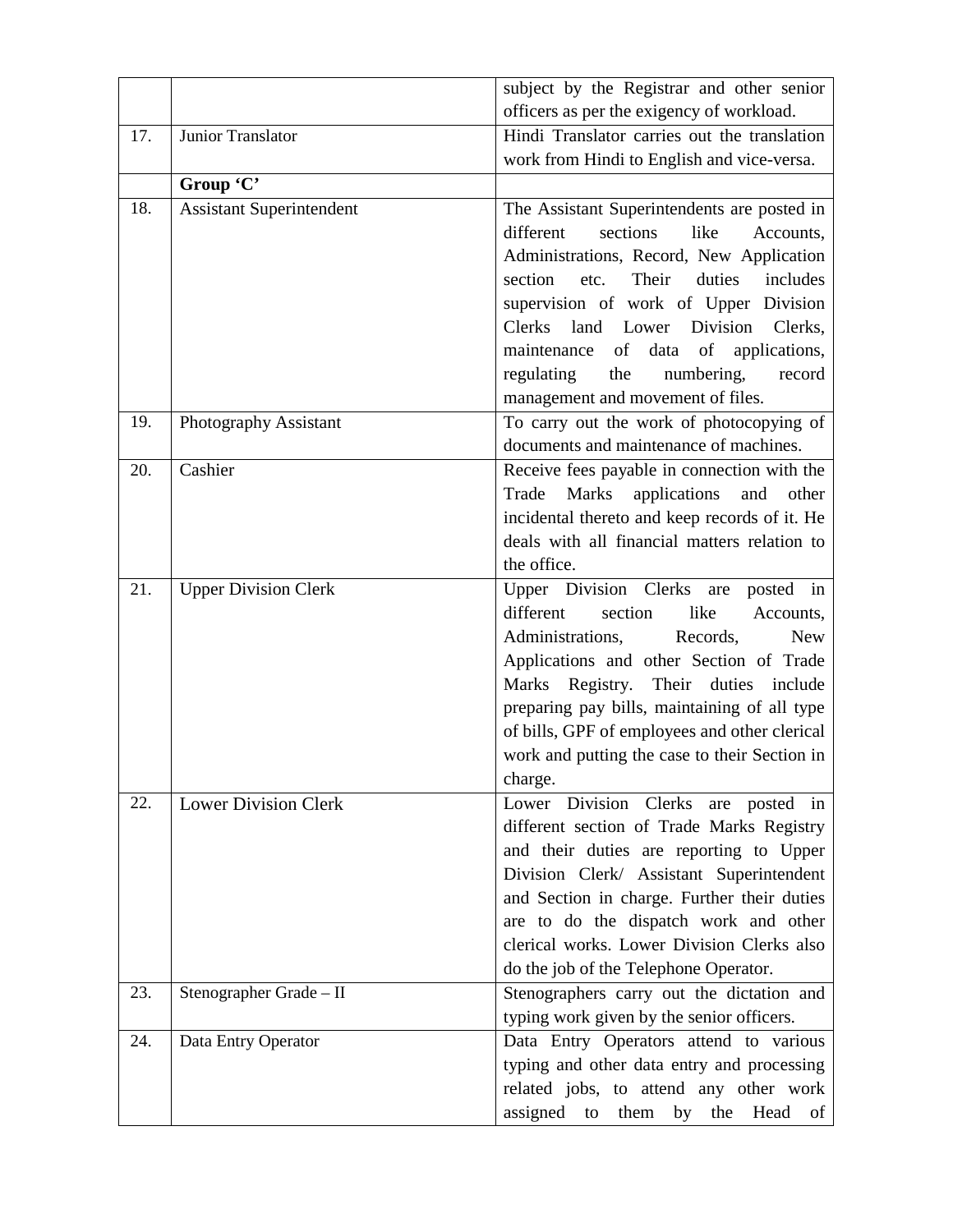|     |                         | Office/Officers.                                  |
|-----|-------------------------|---------------------------------------------------|
| 25. | <b>Staff Car Driver</b> | Staff Car Driver is responsible for driving the   |
|     |                         | official vehicles provided to them or he/she      |
|     |                         | may be required to drive official vehicles for    |
|     |                         | Proper<br>cleanliness<br>conveyance.<br>and       |
|     |                         | maintenance of Car, maintenance of Log            |
|     |                         | book, records of petrol consumed/taken and        |
|     |                         | other prescribed records are also part of         |
|     |                         | his/her duties. He/she is also responsible to get |
|     |                         | servicing/repair of cars done under his/her       |
|     |                         | direct supervision, wherever required.            |
| 26. | Multi Tasking Staff     | Duties of Multi-Tasking Staffs include            |
|     |                         | storage and maintenance of paper records of       |
|     |                         | the Section, general cleanliness & upkeep of      |
|     |                         | the Section/Unit, carrying of files & other       |
|     |                         | papers within the building, photocopying,         |
|     |                         | sending of FAX etc, other non-clerical            |
|     |                         | works in the Section/Unit, assisting in           |
|     |                         | routine office work like diary, dispatch etc.     |
|     |                         | including on computer, delivering of dak          |
|     |                         | (outside the building), watch & ward duties,      |
|     |                         | opening and closing of rooms, cleaning of         |
|     |                         | rooms, dusting of furniture etc., cleaning of     |
|     |                         | building, fixtures etc, work related to his ITI   |
|     |                         | qualifications, if exits, upkeep of parks,        |
|     |                         | lawns, potted plants etc, any other work          |
|     |                         | assigned by the superior authority.               |

## **C. THE PROCEDURE FOLLOWED IN THE DECISION MAKING PROCESS INCLUDING CHANNELS OF SUPERVISION AND ACCOUNTABILITY**

Applications for registration of trademarks submitted at different offices of the Registry are serially numbered with the help of computer system at the same time. The examination of the application is carried out and objections, if any, communicated to party. After dealing with replies to the objections, when hearing becomes necessary then the application is sent to the appropriate office where the designated Hearing Officers hear the case and give a decision. Examination, considering reply to examination reports, advertisement of accepted applications in the Trade Marks Journal and registration of the marks are done at Head Office.

Applications, if not filed online, are received and digitized, show cause and opposition hearings are conducted, and other functions under the Trade Marks Act and Rules, as notified by the Registrar from time to time are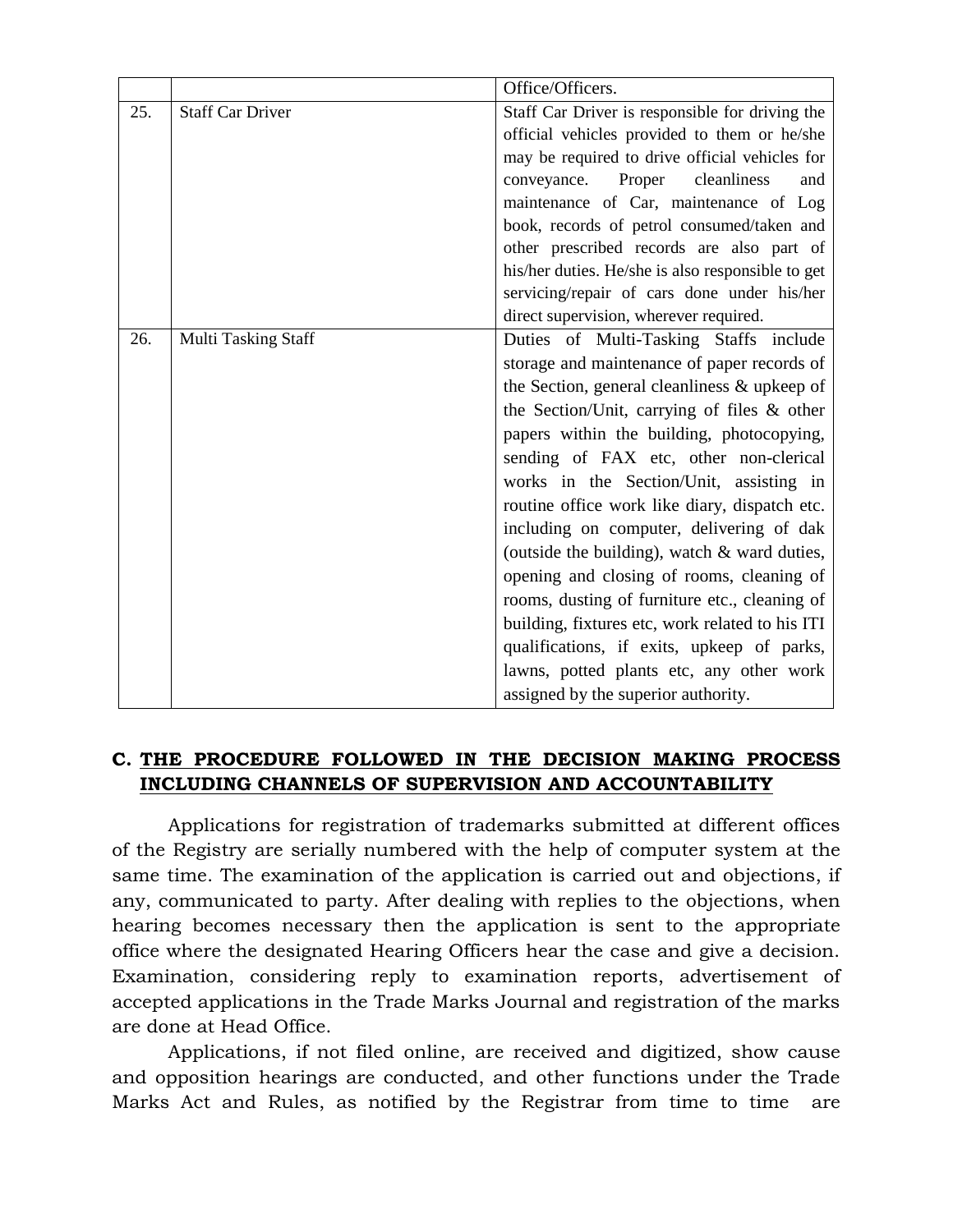conducted in branch offices. The Head Office also functions as branch offices in respect of cases pertaining to its local jurisdiction.

All records of registered trademarks are entered in the Register which is maintained electronically in Central Server of Trade Marks Registry. Under the Trade Marks Act 1999, the Registrar is authorized to keep the records wholly or partly in computer floppies, diskettes or in other electronic form subject to such safeguards as may be prescribed.

The provisions relating to the entries to be made in the Register are contained in Section 6 of Trade Marks Act 1999.

The entries in respect of each mark are made and maintained through a computer system. The applicant/proprietor of trademarks or the agent/attorney appointed by him shall fill application for registration of a trade mark for goods or services along with supported documents and prescribed fees as defined in Trade Marks Act, 1999. He has to apply for the registration in the appropriate office of the Registry under whose jurisdiction principal business address is given. A foreign applicant/proprietor has to apply in the appropriate office under whose jurisdiction the service address is given. The application for registration of trademark can also be filed online through comprehensive e-filing portal made available on the official website of the CGPDTM.

If the trade mark application is distinctive it may be accepted directly by the examiner during examination of the application. Otherwise, an examination report containing office objections is sent to the applicant/applicant's authorized concerned and the copy of the same is also made available at the website. The applicant is required to file response against office objections with supporting documents, if any such as evidence (i.e. affidavit, invoices, newspaper cutting etc.) to prove the use of the mark. Once the mark is accepted it goes to Trade Mark Journal for Publication. In case there is no opposition within the prescribed period as defined by the Trade Marks Act, 1999 the registration certificate is generated through the auto registration process and issued to the proprietor concerned.

## **NORMS SET FOR DISCHARGE OF ITS FUNCTIONS**

The mission of the Registrar is to administer the Trade Marks Act by providing quick, efficient and error free service. The Registrar of Trade Marks is accountable for registration of the trade mark. He has discretionary power to withdraw any mark from the register after opportunity of being heard to the applicants, if he finds it is a prohibited mark as per Central Govt. directions.

### **NORMS OF COMPREHENSIVE E-FILING SERVICES FOR TRADE MARKS**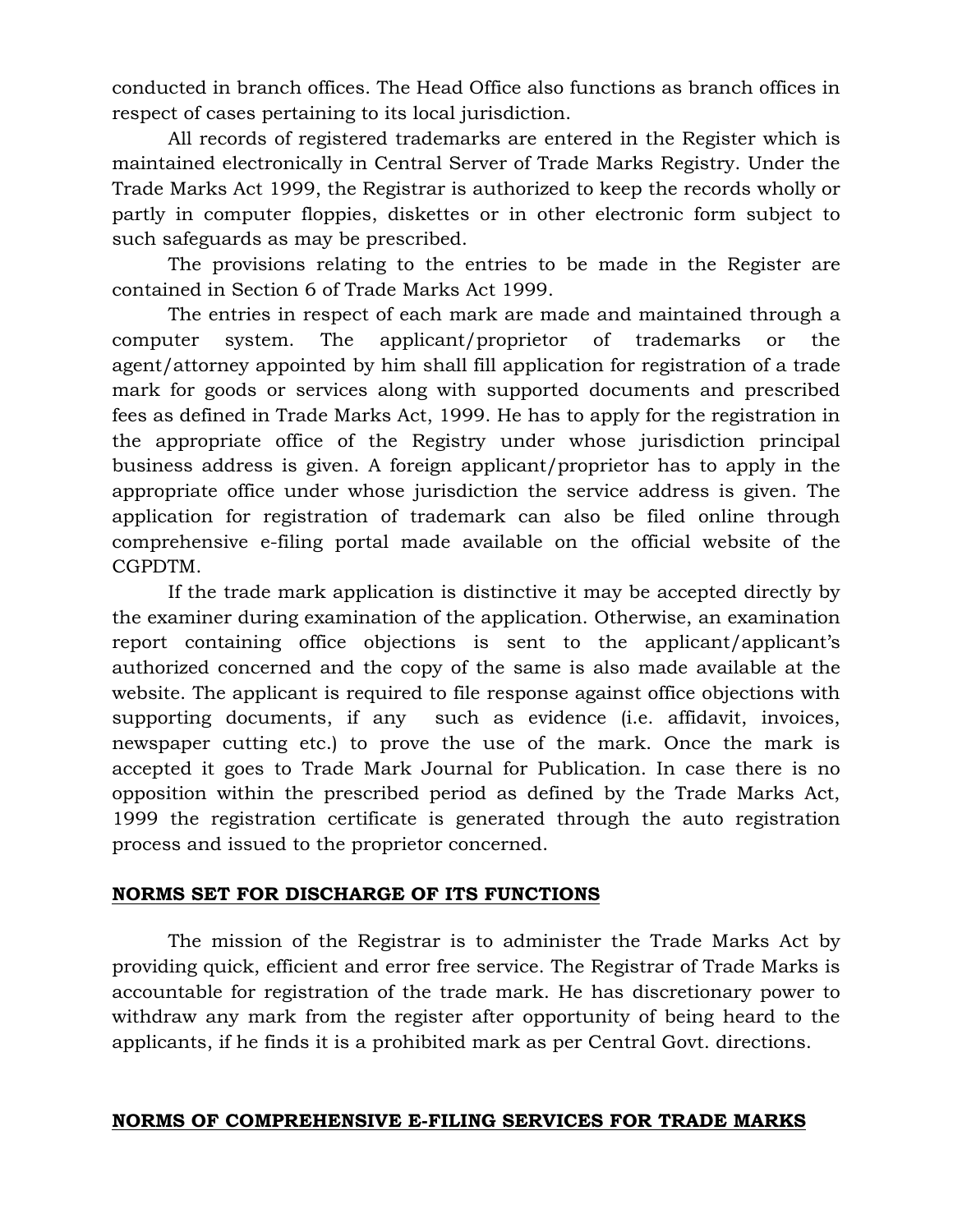Trade Marks Registry has developed the e-filing system so as to cover comprehensive e-filing for Trade Marks. For further details about e-filing services please see [User Manual.](https://ipindiaservices.gov.in/trademarkefiling/UsefullDownloads/User_Manual_etrademarkfiling.pdf)

## **Norms of Transparency**

## **(i) Dynamic Utility**

In order to enhance the transparency in the trade marks registration system a dynamic utility has been launched to allow the public to see on real time basis the detail of (month-wise and date-wise):

- Examination
- Show cause hearing
- Publications
- Registrations
- Other disposals
- Notices generated

## **Norms of Quality Policy of TMR**

- The office aims at providing qualitative, speedy and transparent services related to examination, e-publication, e-registration and post-registration activities including e-renewal.
- The office adopts a fair, impartial, responsive, prompt and same day disposal of cases approach (wherever possible) in the handling of complaint received by it.
- The office has implemented a transparent and user-friendly automation system, which responds positively to the needs of users.
- The Trade Marks Registry provides professional guidance to applicants/users shorn of all legal jargons.
- The office adheres to a time bound processes in the handling of cases. It channelizes its internal synergy to deliver results with promptitude.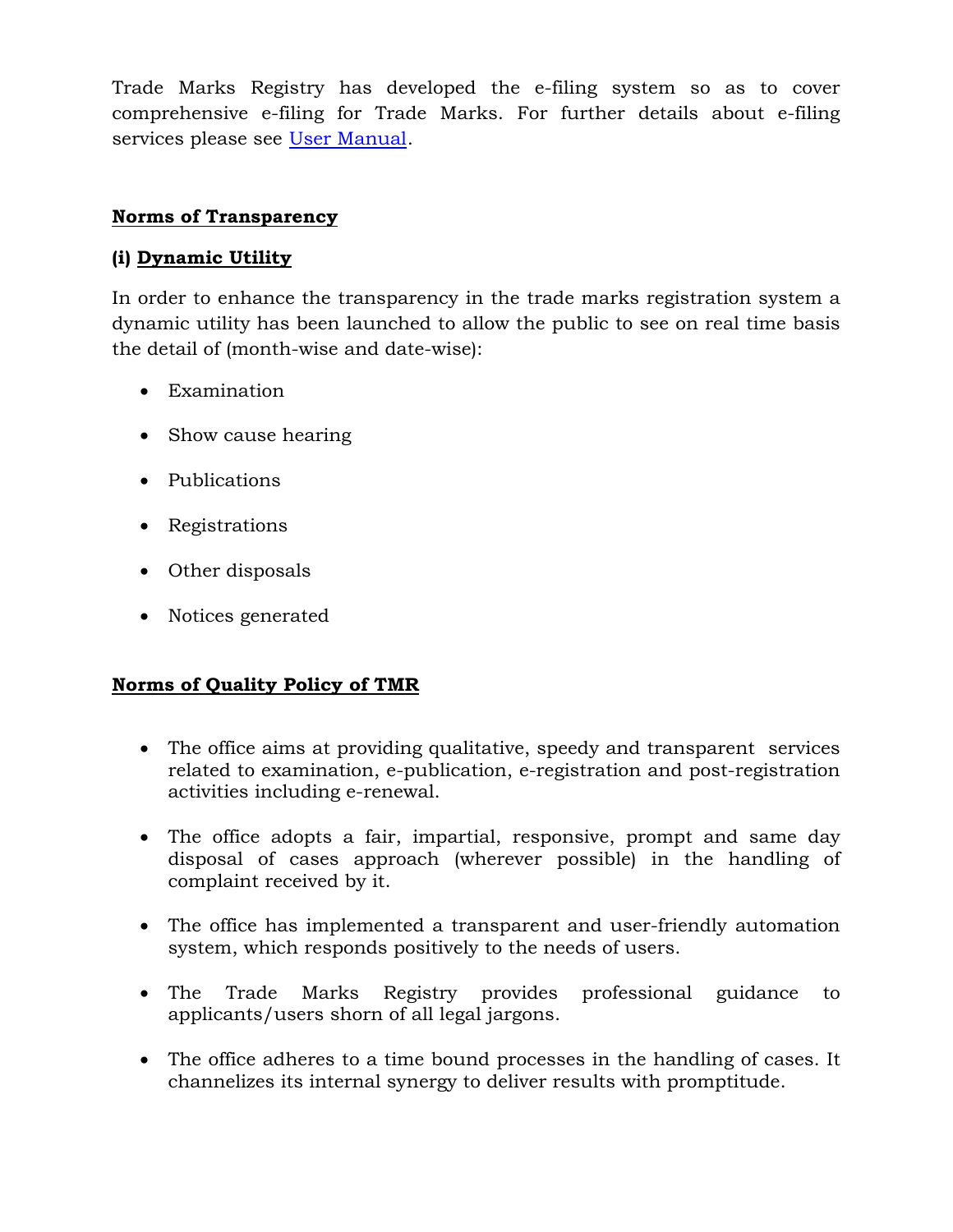• Feedback on the working of the office will be welcomed where it is made in a constructive manner and efforts made to incorporate suggestions in improving the functioning of the office.

## **D. THE RULES, REGULATIONS, INSTRUCTION MANUALS AND RECORDS HELD BY IT OR UNDER ITS CONTROL OR USED BY ITS EMPLOYEES FOR DISCHARGING ITS FUNCTIONS**

Trade Marks Registry is administered by CCS (Conduct) Rules and other regulations framed by Central Government. TMR possesses copies of relevant Rules, Regulations, Instruction Manuals, & other record required by it and also maintains the same for its regular activities. These are also distributed to the employees for regular use for discharging its function. Officers of the office can also access to the official website (*www.ipindia.nic.in*) which contains, *inter alia,* the relevant Act and Rules, office annuals etc.

Trade Mark Registry regularly publishes Trade Marks Journal. This journal is officially published electronically by the Registrar of Trade Marks on weekly basis on every Monday. It mainly contains the following particulars:

- Particulars relating to applications for registration of trademarks accepted or before acceptance.
- Particulars of international registrations under Madrid Systems where India has been designated for protection
- Corrigenda and notifications in respect of published trademark applications
- List of Trade Marks Registered.
- Registered users of registered trademarks entered in the register with limit of period.
- Names, addresses, and descriptions of the registered users altered in the register.
- Correction in the entry of the register under Section 58
- Subsequent proprietors registered.
- List of Registration renewed.
- Trade Marks removed from the Register for non-payment of renewal fees.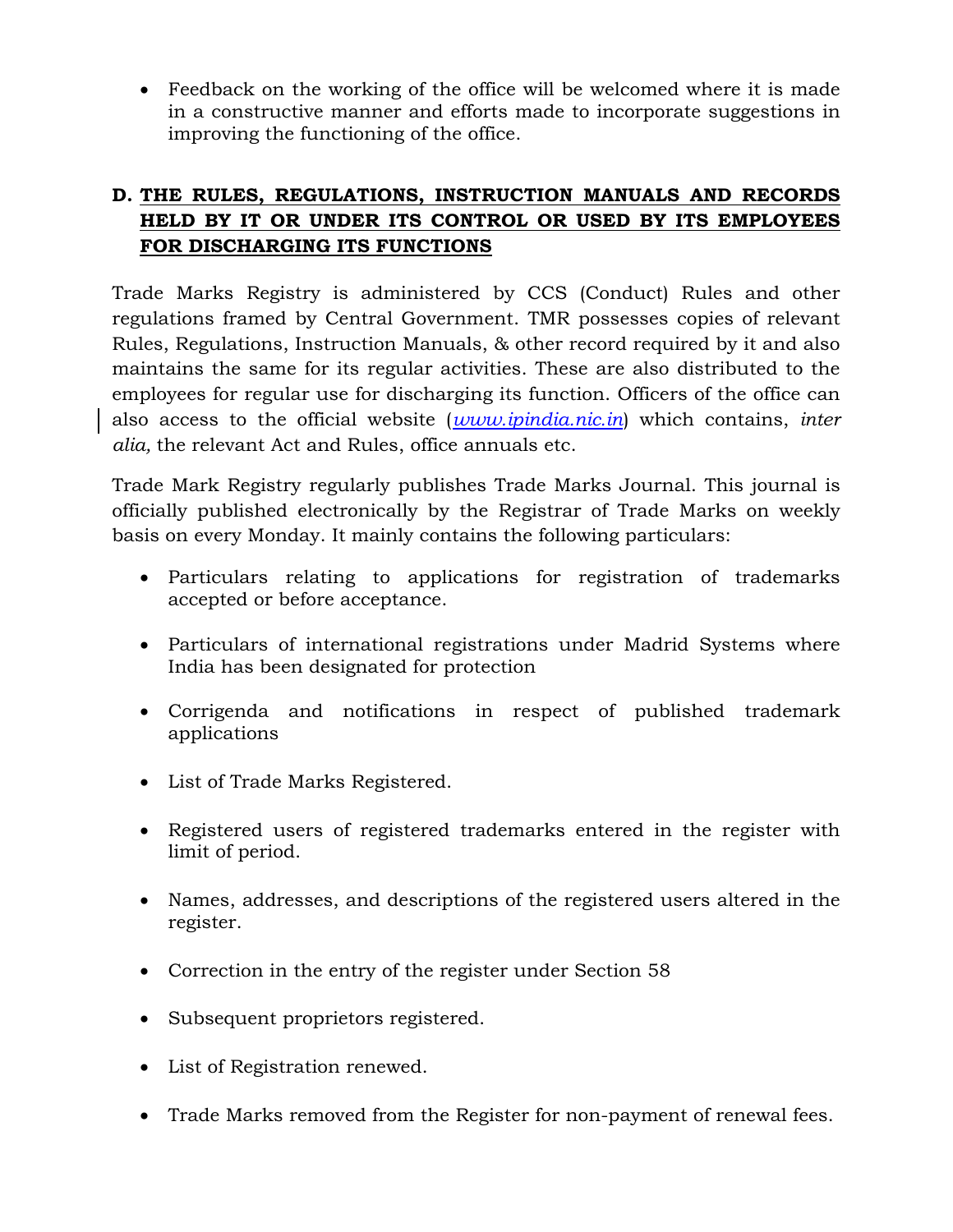- Notification relating to amendment of the Act and Rules.
- Miscellaneous notices relating to trade marks.

## **E. A STATEMENT OF THE CATEGORIES OF DOCUMENTS THAT ARE HELD BY IT OR UNDER ITS CONTROL**

The Registry maintains indexes of registered trademarks and the trade marks in respect of which the registration is pending **in electronic format** which is available to public for inspection. In addition to the indexes the following categories of documents are held by Trade Marks Registry.

- Files of application for registration, evidence, if any filed in connection therewith and all correspondence relating thereto.
- Notice of opposition, application for rectification, counter statement thereto and affidavits and affidavits and documents filed by the parties in any proceedings before the registrar.
- All regulations deposited under Section 74 and applications for varying such regulations.
- Indexes of registered trademarks and trademarks in respects of which applications for registration are pending.

### **F. THE PARTICULARS OF ANY ARRANGEMENT THAT EXISTS FOR CONSULTATION WITH OR REPRESENTATION BY, THE MEMBERS OF PUBLIC IN RELATION TO THE FORMULATION OF ITS POLICY OR IMPLEMENTATION THEREOF**

Public Relation Officer is appointed in Head Office as well as all Branch Offices to coordinate between members of public and the authority with regards to any issues raised in the process of registration of trade marks. Seminars, workshops, etc are conducted from time to time in connected with registration of trade marks.

### **G. A STATEMENT OF THE BOARDS, COUNCILS, COMMITTEES AND OTHER BODIES CONSISTING OF TWO OR MORE PERSONS CONSTITUTED AS ITS PART OR FOR THE PURPOSE OF ITS ADVICE**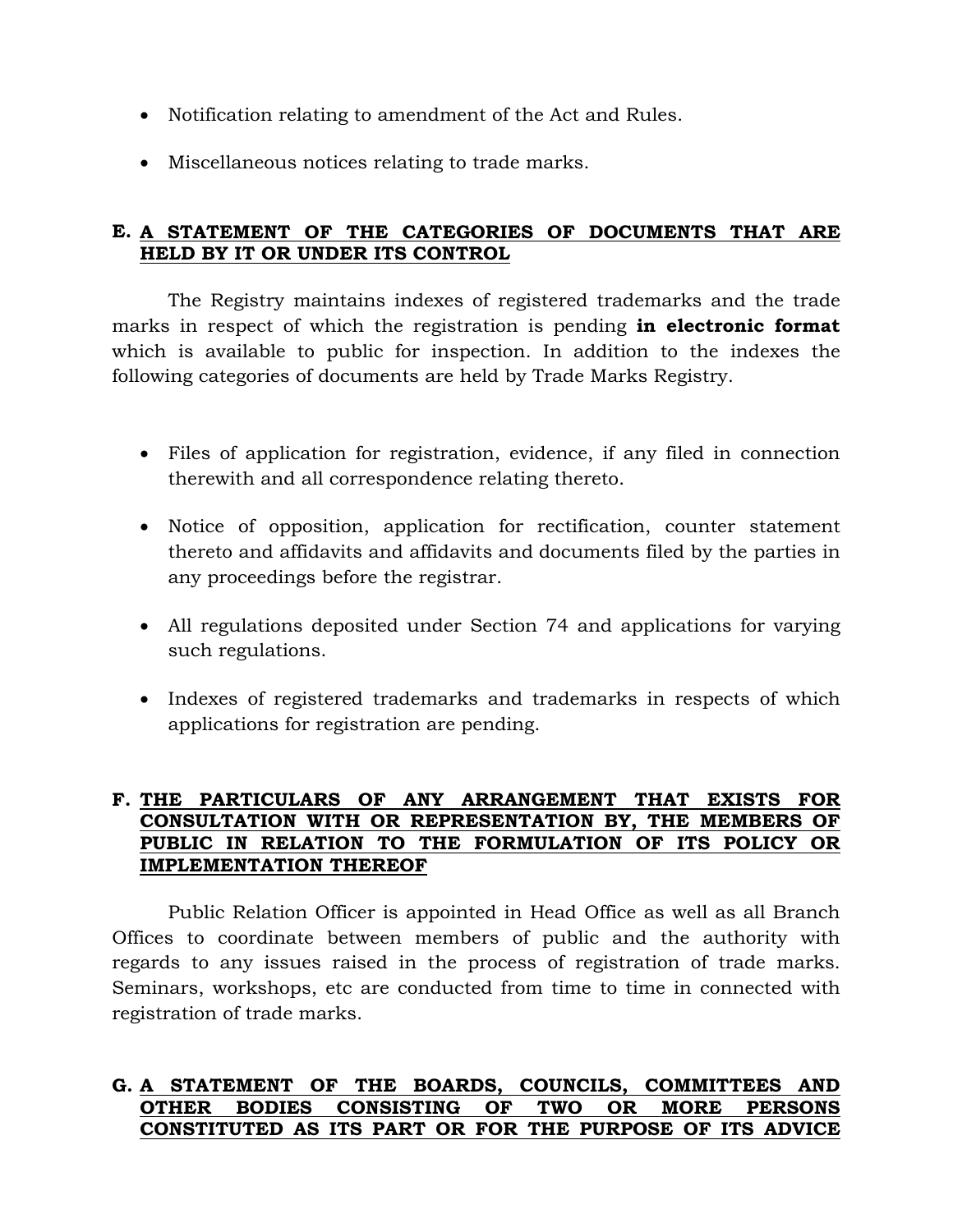### **AND AS TO WHETHER MEETINGS OF THOSE BOARDS, COUNCILS, COMMITTEES AND OTHER BODIES ARE OPEN TO THE PUBLIC OR THE MINUTES OF SUCH MEETINGS ARE ACCESSIBLE TO PUBLIC**

Meetings of the senior level officers take place in the office whenever necessary to settle any dispute/question relating to administration of Trade Marks law to bring uniformity in practice. The members of the public are also informed of the same whenever necessary.

## **H. DETAILS IN RESPECT OF THE INFORMATION, AVAILABLE TO OR HELD BY IT, REDUCED IN AN ELECTRONIC FORM**

Information to the maximum possible extent has been made available online to the public *viz.* information relating to Trade Marks applications, status of the applications, examination reports and other documents. Processing of a trade mark application is a multi-stage process, involving filing of an application, electronic data processing; verification, classification, examination, publication, opposition etc. (*see www.ipindia.nic.in).* Some key information available in electronic form has been noted as under:

- Trade Marks Application & Related Documents
- Trade Mark Journal
- IP Acts & Rules
- Annual Reports
- Revised Draft Manual of Trade Marks Practice and Procedure
- International Non Proprietary Names (INN)
- Work flow chart
- Reservation Rosters of Group A, B & C employees
- Classification of Goods & Services
- Hearing Board of Show Cause and Contested matters
- Office Circulars
- Returned Registration Certificate
- List of Removed Trade Marks
- Hearing & Adjournment Details
- Opposition & Renewal Details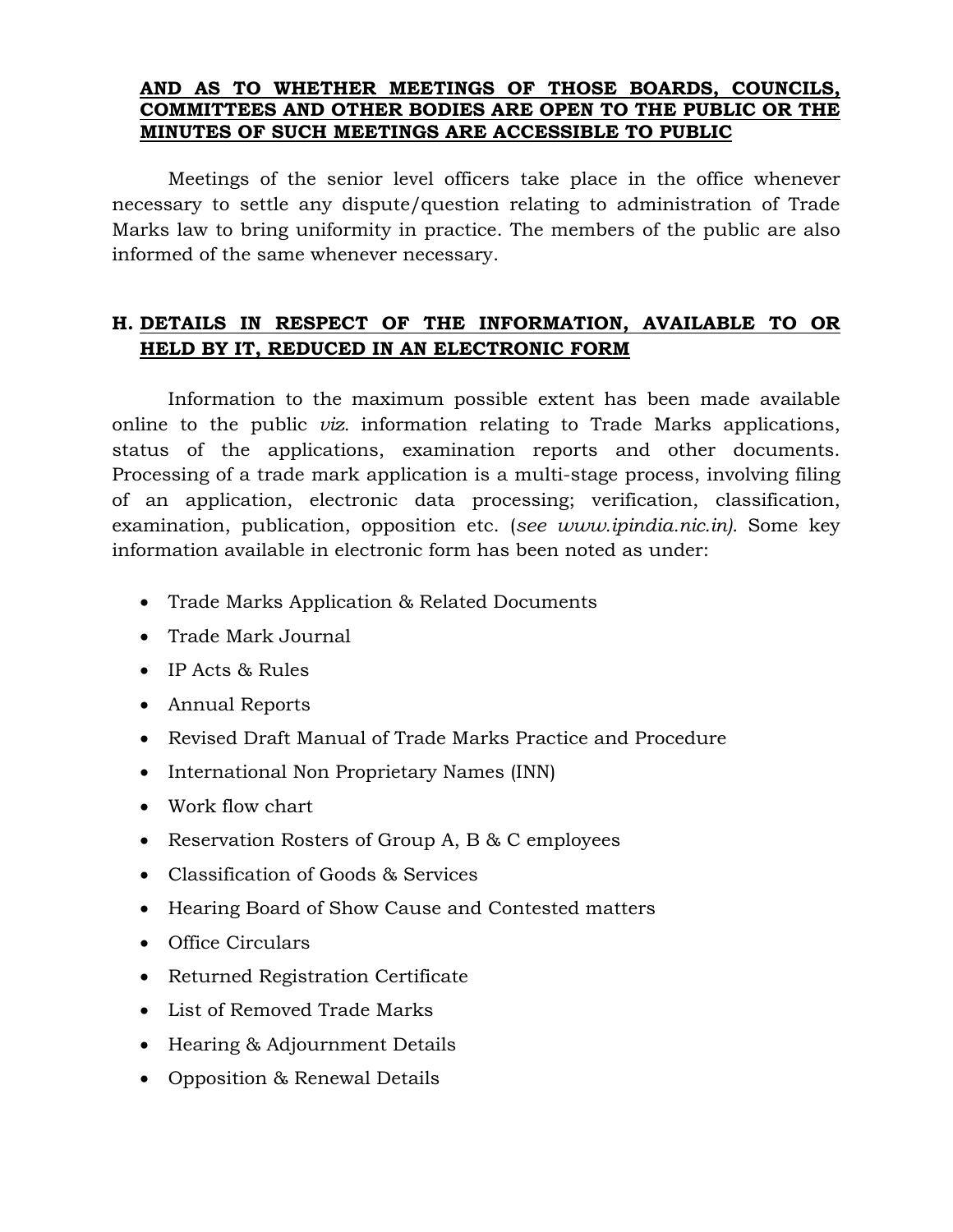## **I. THE PARTICULARS OF FACILITIES AVAILABLE TO CITIZENS FOR OBTAINING INFORMATION, INCLUDING THE WORKING HOURS OF LIBRARY OR READING ROOM, IF MAINTAINED FOR PUBLIC USE:**

### **Public Search Interface**

An easy & powerful search interface has been developed to conduct a search for trademarks and its is available to public free of cost

The said interface is divided in 3 Parts

(a) Categories

You can select from three different Categories

- Wordmark
- Vienna Code
- Phonetic

(b) Criteria, Keyword & Condition

- Criteria refine your search. It changes on the selection of Categories.
- For WORDMARK you have {'WORDMARK', 'CLASS', 'GOODS-SERIVCE', 'DESCRIPTION'}
- For VIENNA MARK you have {'VIENNA CODE', 'CLASS'}
- For PHONETIC you have {'WORDMARK', 'CLASS'}

(c) Search Button

• After entering keywords & selecting your conditions click on 'Start Search' button.

### **WIPO Depository Library**

WIPO Depository Library serves as reference sources for the general public. WIPO is the world's most comprehensive source of data on the intellectual property (IP) system, as well as of empirical studies, reports and factual information on IP. Those wishing to consult WIPO publications may visit to library located in the Offices at all five locations. The *Madrid Monitor* of the WIPO website current provides details of all international registration under Madrid System. The WIPO under *Global Brand database* compiles details of all trademarks registered or pending for registration at local offices of